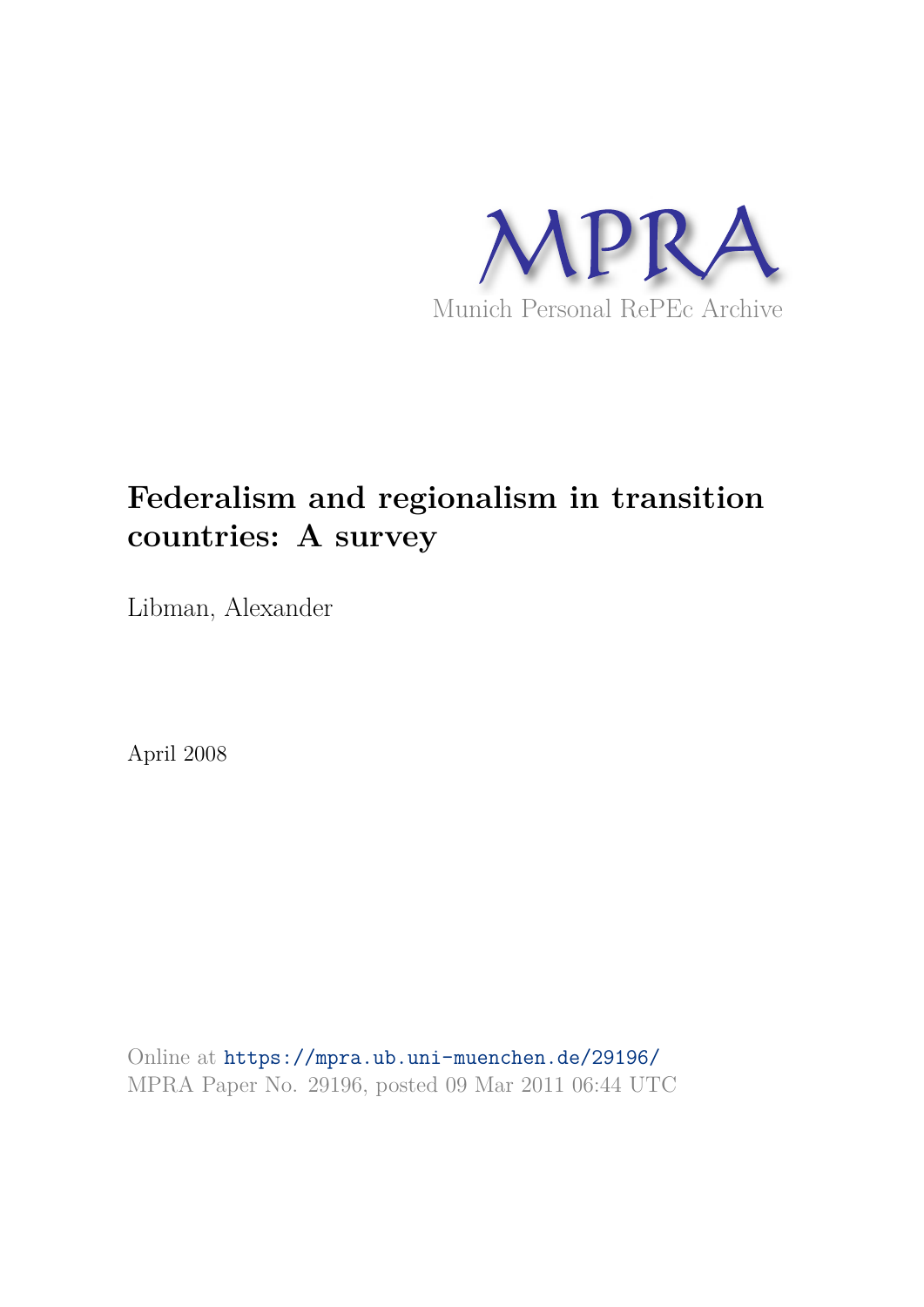# Alexander Libman\* **Federalism and Regionalism in Transition Countries: A Survey**

#### April 2008

The paper provides a brief survey of the key contributions to the studies of the federalism and regionalism in transition states, specifically the countries of the Central and Eastern Europe and the Former Soviet Union. It covers the dynamics of the Russian federalism and decentralization in other post-Soviet states. Furthermore, it looks at the evolution of the regional economic integration in the former Soviet Union, as well as briefly discusses the regional integration arrangements of the transition countries of Central and Eastern Europe.

Keywords: federalism, regional integration, transition economies

#### **Introduction**

 $\overline{a}$ 

The economic and political transition in the former Soviet Union (FSU) and the Central and Eastern Europe (CEE) has not been limited to changes of governments and economies. An equally important aspect has been the transformation of intergovernmental relations. Generally speaking, it has two main aspects. On the one hand, political transition in several countries of the region resulted into increasing decentralization. Although the Soviet Union was formally a multi-tier federation, the de facto political structure of the country was characterized by extreme centralization and clear hierarchical relations between different levels of authority.<sup>1</sup> After the collapse of the Soviet Union several republics faced the problem of devolution: in Azerbaijan (Nagorny Karabakh), Moldova (Transdniestria) and Georgia (Abkhasia, Southern Osetia) it resulted into unsolved civil conflicts and secessionism, while in Ukraine (Crimea) and Moldova (Gagauzia) a peaceful solution could be found. In spite of partly highly decentralized economic structure and significant role of regions in the national politics (Ukraine, Kyrgyz Republic, Georgia), most post-Soviet

<sup>\*</sup> Institute of Economics of the Russian Academy of Sciences, Cand. Sc. (Econ.)

<sup>&</sup>lt;sup>1</sup> Though this hierarchy was weakened by the existence of the so-called "administrative market", enabling a sophisticated bargaining process between different levels of government (Kordonskiy, 2000), and in the 1970s and 1980s border regions (in particular, the Caucasian and Central Asian republics) were able to gain as significant level of de-facto independence from the Union combined with loyalist rhetoric, thus establishing a kind of "hidden asymmetry" in centre-region relations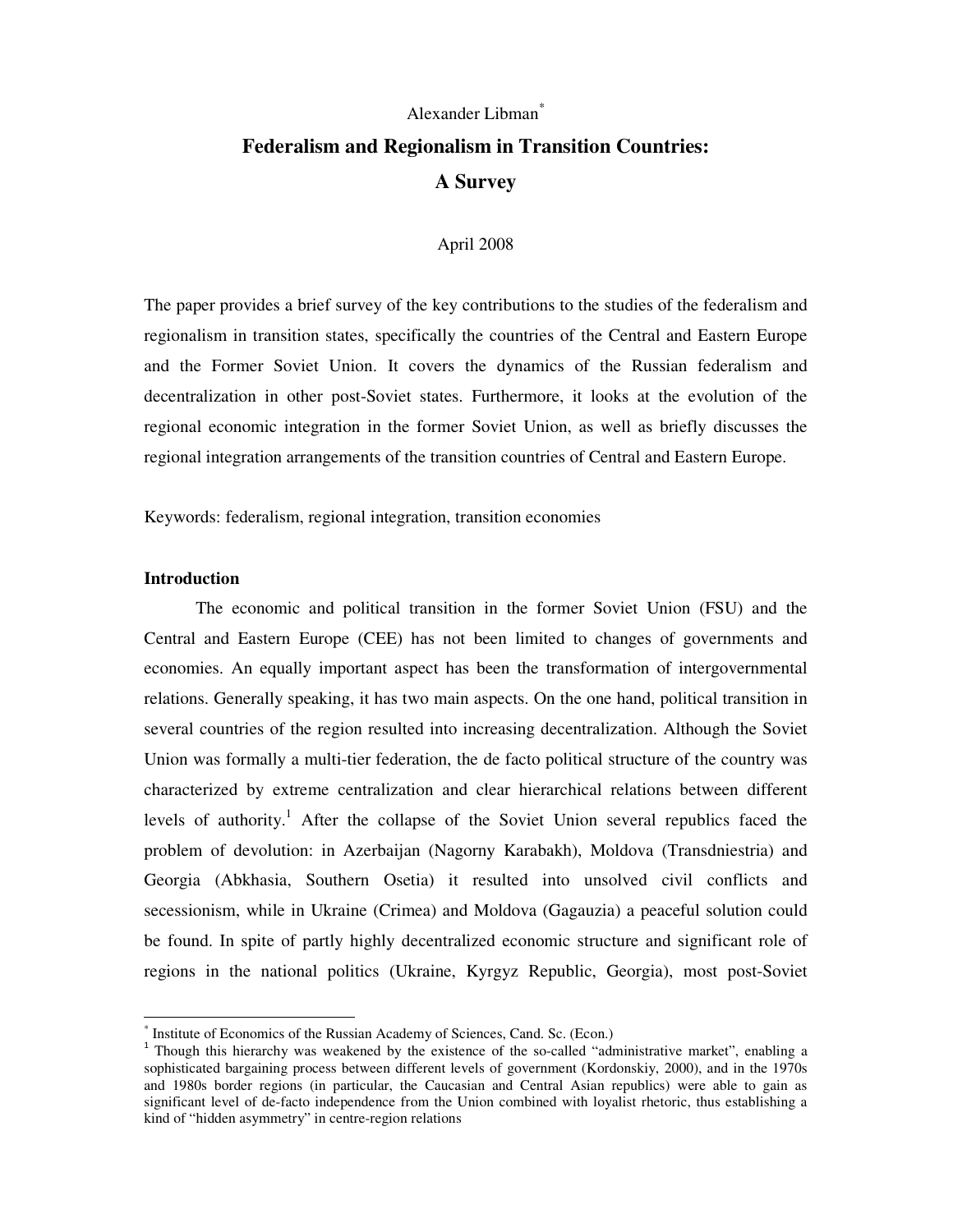countries maintained the form of unitary states. The main exception is the Russian Federation, which established formal federal institutions.

The second aspect of the changes of intergovernmental relations (or, as I call it elsewhere, 'spatial order of authority' (Libman, 2007a)) is the international arena. The collapse of the Soviet Union initiated a complex set of integration and disintegration processes throughout the region. The original form of international cooperation, the Commonwealth of Independent States (CIS), was complemented by a number of further institutions, including the Eurasian Economic Community (EurAzEC), as well as the Union State of Russia and Belarus (USRB), the Organization of Collective Security Treaty (OCST) and the alliance of Georgia, Ukraine, Azerbaijan and Moldova (GUAM). Further projects (the Organization of Central-Asian Cooperation or the Organization of Regional Integration in the Common Economic Space (CES)) were abolished. Finally, the countries of the region are intervened in a high number of interregional integration initiatives, both in Europe (especially the European Neighborhood Policy) and in Asia (the Shanghai Cooperation Organization). The economic integration in the CEE was mostly a preliminary step towards the membership in the European Union; however, the Central European Free Trade Area (CEFTA) is still worth studying and discussing.

The aim of this paper is to provide a brief survey of key contributions to the studies of regional integration and federalism in transition countries. We will proceed as follows. In the next section we briefly talk about the internal aspects of the shifts in the spatial order of authority, associated with the development of federal structures. By doing it, we focus on three main problems of federalism in the post-Soviet context: regional capture, redistribution and soft budget constraints, and economic and political asymmetry. Afterwards we provide a very brief discussion of internal shifts in other countries of the region. The next section deals with the regional integration in the transition context. It first considers the development of the CIS and other regional initiatives in the post-Soviet space, and than turns to regional integration in the CEE associated with the origin of CEFTA.

One should notice in advance, that the post-Soviet regionalism and federalism experience a rapid evolution, making any clear predictions extremely difficult. Just to give an example, Turovskii (1999) in his brilliant paper on comparative analysis of regional systems in Russia and Ukraine claims, that any abolishment of gubernatorial elections in Russia is "almost impossible". However, only several years after this statement Russia moves from direct elections of regional leaders to presidential appointment. Therefore the only way to understand the logic of regional development in Russia and the CIS is to look at the process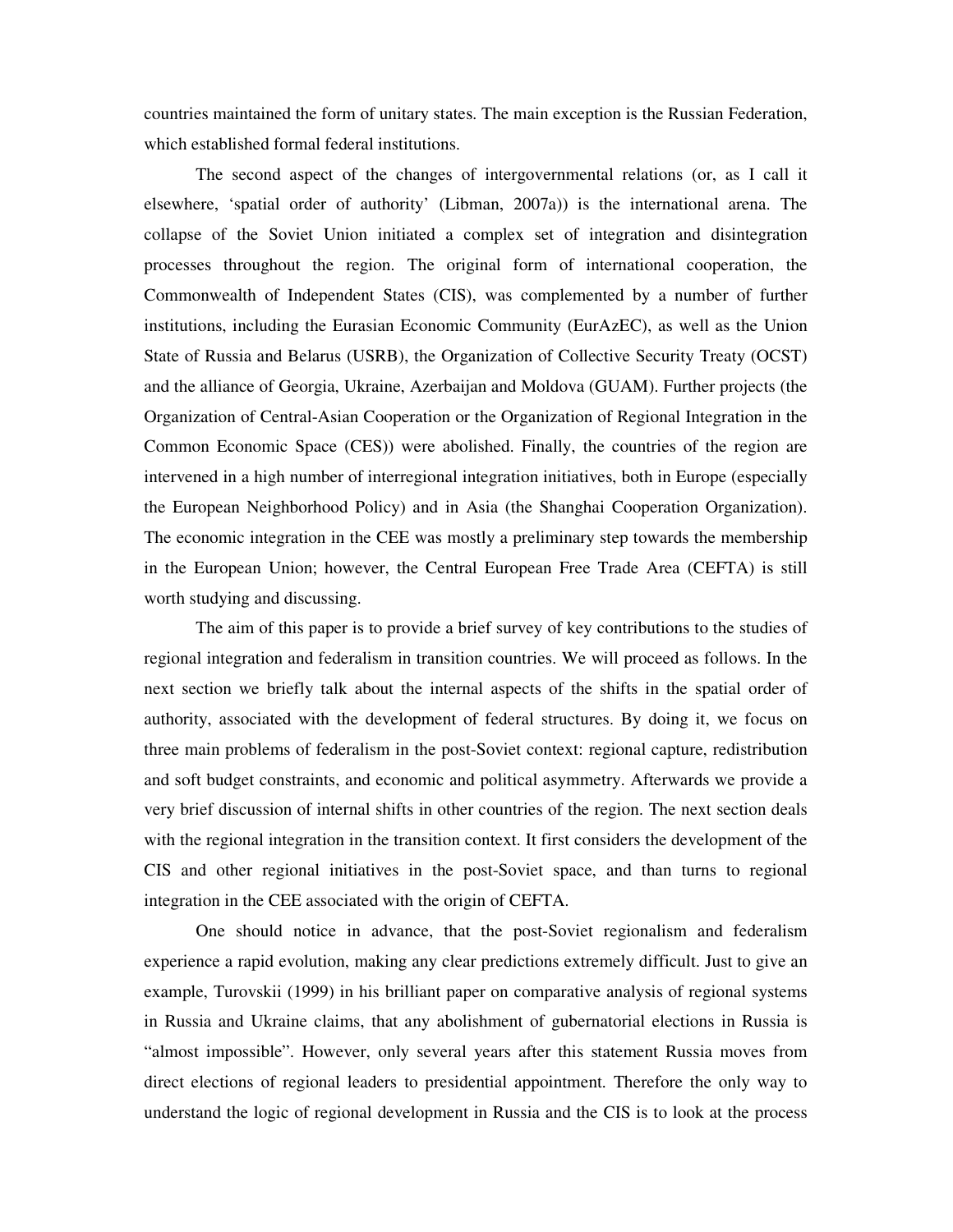of evolution of the spatial order of authority and its representation in scientific literature over time.

#### **Elements of Russian federalism**

The literature on the intergovernmental relations in federations has a long tradition in economics and political studies, focusing on both developed (US, Germany, Switzerland, Canada, Australia, Austria, Spain) and developing (India, Argentina, Mexico, Brazil) world. The post-Soviet transformation still provides several new insights in the process of transition, which are covered by the literature. During the last decades the Russian federalism experienced several periods of development: while in the early 1990s it was characterized by relatively high autonomy of the regions, it was centralized from the fiscal point of view in 1994 and turned into a politically centralized entity under the new president in 2000. Basically speaking, Russian Federation has three main distinct features; each of them generated a new strand of research.

*Weak institutions.* The development of political institutions of federalism is always embedded in a broader network of higher-level institutions, determining the basic consensus regarding the "rules of the game" and the forms of participation and decision-making, which were lacking in Russia. The very fact that the development of federalism and state-building were intervened (Solnick, 2002) indicates the weakness of institutional constraints for political actors. Therefore it is reasonable to ask how increasing autonomy of sub-national entities interacted with the development of institutions able to support markets or to gain advantages to selected redistribution groups. Generally speaking, from the theoretical perspective the results are ambiguous: devolution can both provide additional incentives for the development of good institutions for regional governments (the *market preserving federalism* by Barry Weingast (Weingast, 1995)) or support local interest groups (the *state corroding federalism* by Daniel Treisman (Cai and Treisman, 2004)). To a certain extend, the discussion continues the logic of the old controversy in social sciences: one could trace it back to Madison with his idea of "dilution" of influence of powerful local interest groups on the local level and Montesquieu, who considered the centralization a process of loosing public control over governments. Moreover, the very existence of a hierarchy of independent decision-makers (what is an inevitable part of federal structure) leads to additional problems of inconsistent policies, e.g. detrimental for attracting FDI (Kessing, Konrad and Kotsogiannis, 2007, 2008). However, in a world of weak institutions, providing large opportunities for rent-seeking, the "dark side of decentralization" can become dominant. The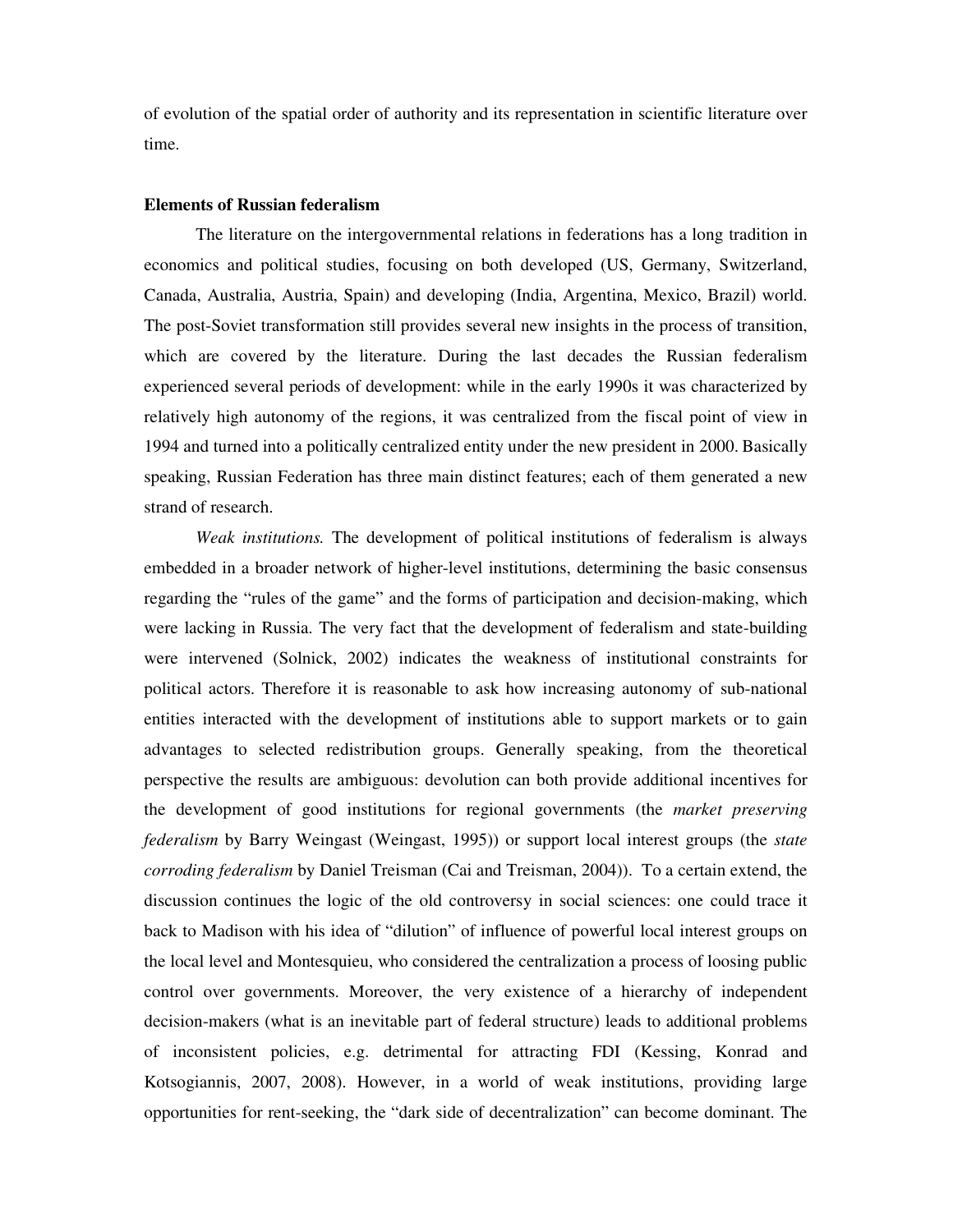main direction of the literature on the Russian Federalism is to consider it as "state corroding", i.e. rather abused by interest groups than able to restrict their influence. This is in fact an issue where the design of Russian federalism was confronted with the main ideas of intergovernmental relations in China (Blanchard and Shleifer, 2001), while the chosen form of fiscal decentralization without political devolution seemed to be more helpful for economic growth.

*Highly centralized fiscal federalism.* After the establishment of the basic elements of intergovernmental fiscal relations, Russia indeed became de iure a highly centralized structure. In the early 1990s share of taxes attributed to the federal centre was set individually for every region and all issues of interbudgetary relations were determined by negotiations of regions and the centre. However, since 1994 Russian regions are very limited in their authority over taxes. The exclusive list of taxes is set by the federal parliament, and all taxes are collected by the unified federal tax service (originally the State Tax Inspection, later Ministry of Taxation, currently the Federal Tax Service in the Ministry of Finance) and further split between federal, regional and municipal budgets. Taxes in Russia are either shared taxes or, even if they are completely attributed to the region, the tax rate is still within the authority of the centre. The distribution of tax income between the federal centre and the regions is prescribed by the federal legislation (or by the individual decisions of the federal government in case of the so-called "regulating taxes"). For some taxes regions were entitled to change the regional rate of taxation (even reducing it to zero), but only within the scale set by the federation and for taxes set by the federation. In this framework two questions arise. First, if the ability of regions to establish their independent taxation is low, it is likely that the redistribution of grants by the federal authority becomes crucial for economic development. From the political-economic point of view an important aspect is whether the distribution of grants is based (as declared) on purely economic motivation, or there is a strong political influence in this process (what is quite likely if the institutions are weak). Secondly, restricting the ability of regions to manipulate taxes on the formal level can influence their informal decisions. Both aspects have been subject to a number of studies.

*Asymmetric federalism.* The most prominent and often cited aspect of the Russian federalism is that it is highly asymmetric. To clarify the definitions: a situation when different regions in federations are characterized by different splits of tax income, budget revenues and expenditures between regional, federal, and municipal levels of government, is not uncommon (and probably even typical). This inequality, which should be further referred to as fiscal asymmetry, is present in the majority of federations. In more decentralized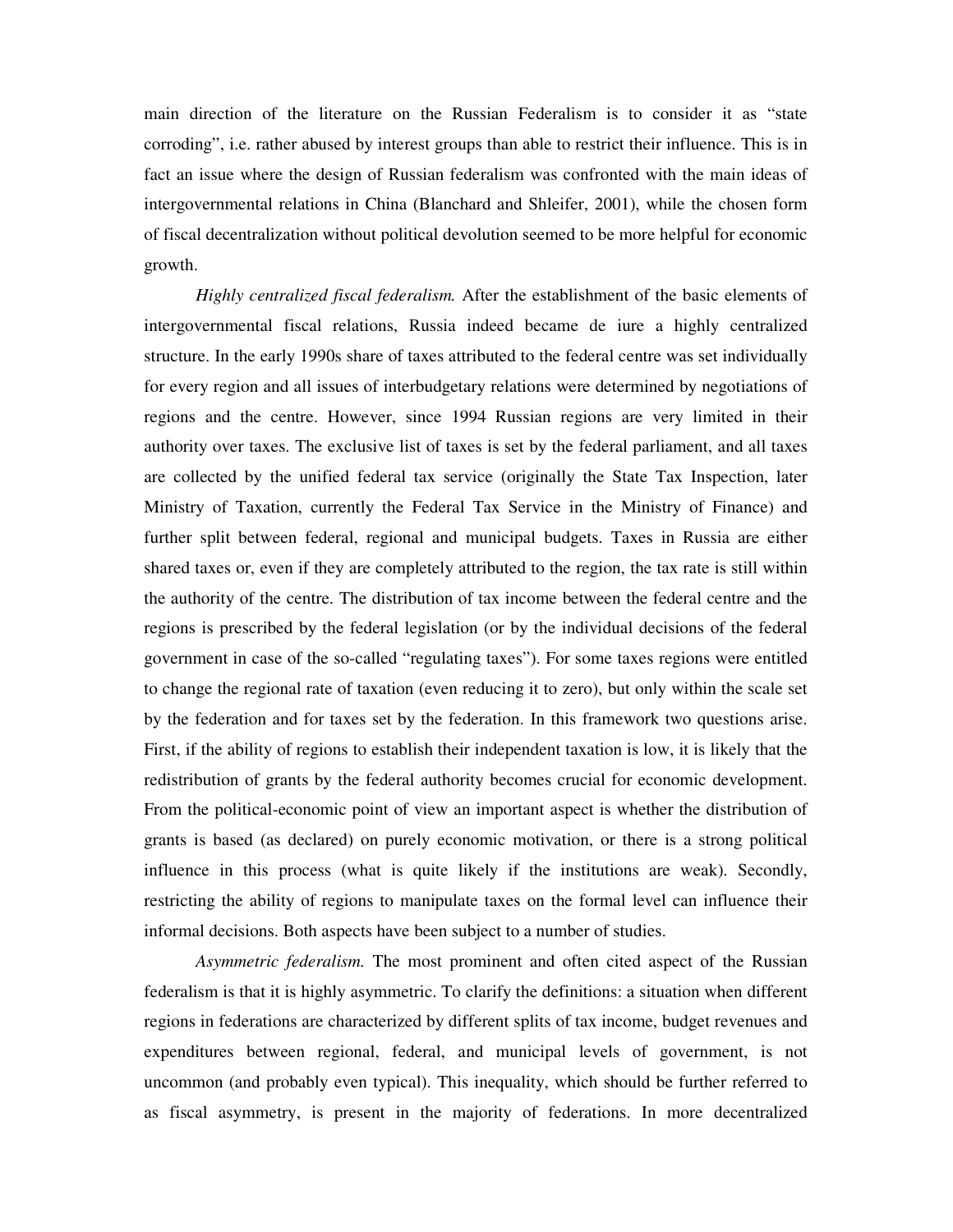federations fiscal asymmetry results from differences in fiscal policies of subfederal authorities, if they are empowered with the right to set rules for subnational taxation (e.g. tax rates and tax bases). While the federal government usually treats all regions with the same rules for federal taxation, regional rules can differ significantly, influencing the distribution of resulting mix of tax income. If all fiscal rules are set by the federal government, regions often have an opportunity to influence the distribution of tax income via strategic tax auditing and collection by capturing local tax authorities. However, in many cases differences in tax, revenues and expenditures breakdown are connected not only with differences in fiscal policies, but also (or even mostly) with long-term structural asymmetries between regions of the federation. These asymmetries include both significant socio-economic disproportions between constituents of the federal union (economic asymmetry) and differences in allocation of powers (both de facto and de iure) between different regions (political asymmetry). Russia exhibited all three forms of asymmetry, and these problems have been subject to thorough studies.

#### **State corroding federalism**

The theoretical and empirical literature in this tradition includes several blocks. First, there are a number of papers trying to capture the effect of the state corroding federalism in Russia. There is strong evidence that an important point of activity of the regional governors was to "protect" loyal enterprises from the federal taxation and bankruptcy law in the 1990s, especially because of high lobbying power and state capture in many Russian regions or attempts to ensure preferences for companies owned or associated with regional officials (Cai and Treisman, 2004, Slinko, Yakovlev and Zhuravskaya, 2005). In several cases regions took advantage of their position to set protectionist restrictions on the intraregional trade, strictly prohibited by the federal law and the Constitution (Enikopolov, Zhuravskaya, Guriev, 2000). More than 15 regions introduced monetary surrogates to collect taxes independent from the federal centre (Genkin, 2000; Gaddy and Ickes, 2002; Eckardt, 2002); the majority of regions practiced price regulations during the 1990s (Kolomak, 2005). Regional enterprises were able to accumulate significant tax arrears and to avoid federal taxation due to support of the regional governors (Treisman, 2003; Ponomareva and Zhuravskaya, 2004; Plekhanov, 2006). Moreover, decentralization could be instrumental in maintaining soft budget constraints for businesses in Russian regions (Timofeev, 2001).

An additional consequence of the state corroding structure of Russian federalism has been an increasing disintegration of markets. There is a large literature on integration of the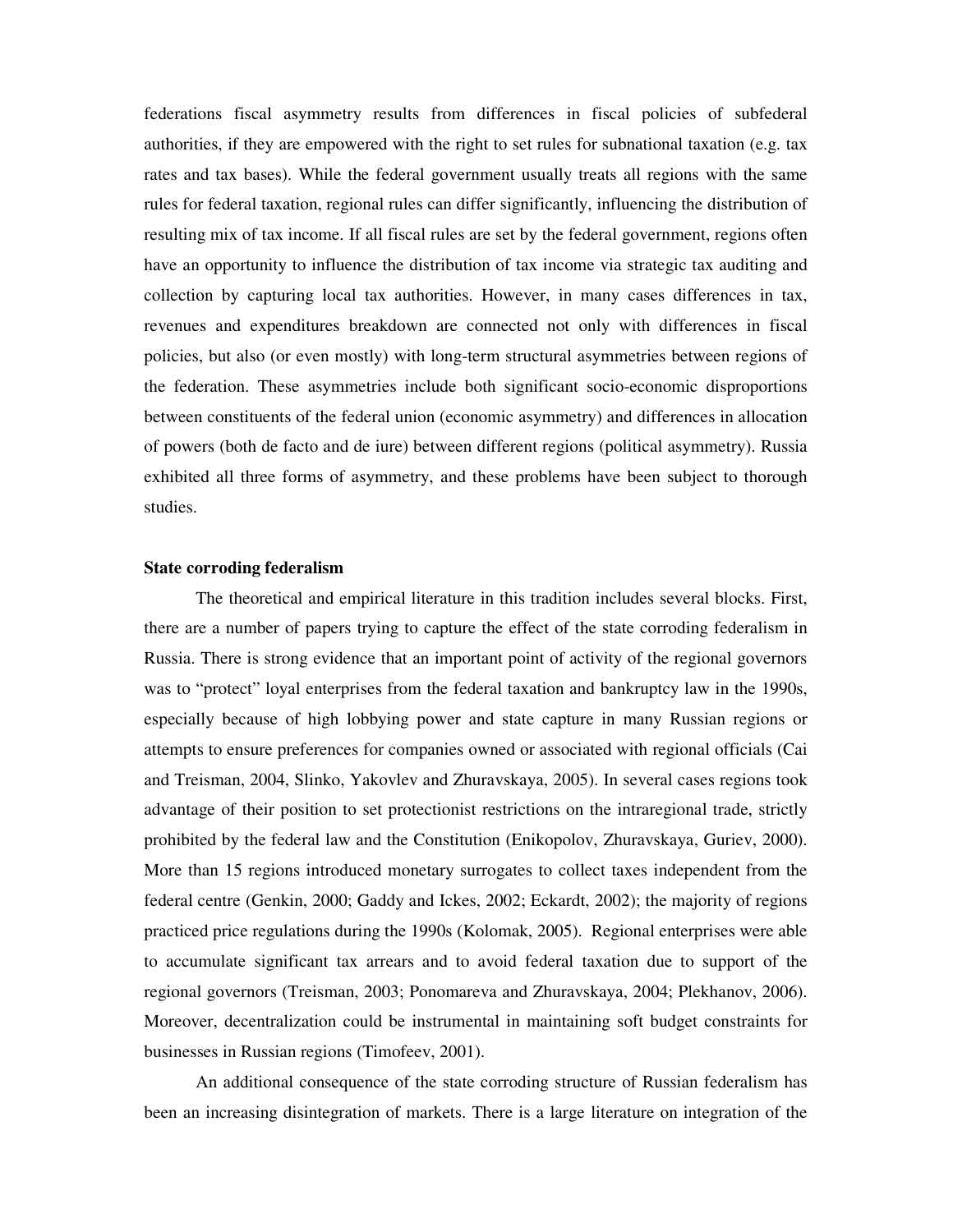Russian market based mostly on analysis of the "law of single price", which should hold in an integrated economy (Glushchenko, 2008). Until 1994 the disintegration trend dominated; although it was replaced by a certain integration trend later on, the degree of integration still remained extremely low. The disintegration was strongly influenced by the geographical distance, the dominance of organized crime in individual regions and economic development before the start of the reforms. The internal policies of regional governors seemed to be important: the so-called "red bellow" region with Communist governors was significantly less integrated in the Russian market than the rest of the country. Surprisingly, the international and internal integration of Russian regions were negatively correlated. "Provincial protectionism" (Sonin, 2005) in the form described above seemed to have a significant impact on this process, effectively supporting the development of an "industrial feudalism" in Russia (Ericson, 2000). The situation changed dramatically in the 2000s: large interregional business groups became more important and played a crucial role in re-integrating the market supporting the reduction of provincial protectionism (Spekhardt, 2004; Guriev et al., 2007).

Both state corroding federalism and provincial protectionism literature empathize a strong influence (good or bad) of private businesses on the development of regional policies. It is clear that the models of government-business relations in different regions significantly differ. Moreover, there have been strong changes over time, associated with both shifts in political organization of Russian federalism and the evolution of Russian private business. In the empirical political science literature there has been a huge number of studies focusing on evolution of patterns of government-business relations in Russian regions (Peregudov, Lapina and Semenenko, 1999; Lapina, 2000, 2004; Eckardt, 2002; Lysenko, 2003; Orttung, 2004; Zubarevich, 2002, 2003, 2005; Fruchtman, 2005; Kusznir, 2004; Juurikkala and Lazareva, 2006). Finally, a recent aspect of the studies of this group focuses on relations between regional authorities and state-owned enterprises (in particular, the so-called "public corporations"), which increased their influence over the last years (Petrov, 2007).

Although there is a significant evidence for regional protectionism and state corroding federalism in Russia (especially in the 1990s), it would be still premature to claim that high decentralization had a negative impact on economic growth. The outcomes of empirical studies are ambiguous. Desai et al. (2005) show, that there is a positive relation between some specific indicators of economic performance of the regions and the retention of taxes in Russia; but Haaparanta and Juurikkala (2007) claim that in municipalities with higher local fiscal autonomy firms pay higher bribes. The relation is even more difficult if one considers potential substitutes of formal rules and institutions. Pyle (2007) argues that in Russian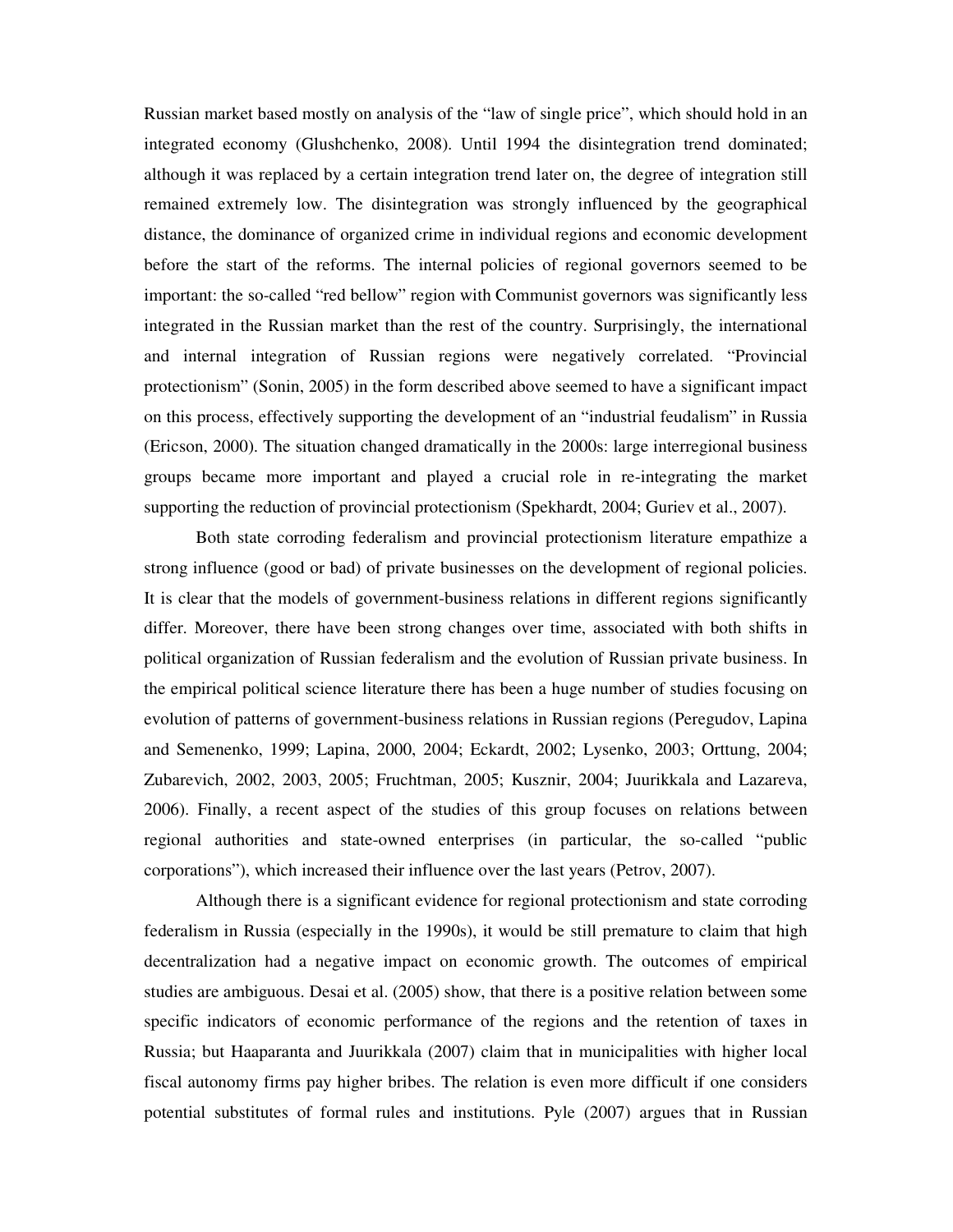regions business associations act to certain extend as substitutes for good institutions constraining public officials. Thus on the one hand the businesses support higher-quality institutions in their community, but on the other hand prevent formation of full-scale "rule of law" society. If one takes possible demand for "bad institutions" into account, the things become even more difficult (as considered in the next section).

One of the most important aspects of the concept of market-preserving federalism is the presence of interjurisdictional competition, able to provide stronger discipline for the governments. The consensus among the scholars of Russian federalism is basically that the influence of interjurisdictional competition in Russia is relatively small because of huge agglomeration effects (which cause mostly centripetal factor flows) and low mobility of production factors (Herrmann-Pillath et al., 2000, Libman, 2004), as well as (in the 2000s) influence of federal centre on locational choices of corporations (the administration of Putin supported the reallocation of several large enterprises to Sankt-Petersburg<sup>2</sup>). Revenko (2001) does not find any evidence of horizontal tax competition for mobile capital in Russia (although argues, that the vertical competition is present). Although Andrienko and Guriev (2004) show, that migration flows depend upon the quality of regional public goods provision, they also argue, that liquidity puts a severe constraint on migration. However, there is a small literature able to establish a relation between capital inflow and public policies. Kolomak (2007) shows that regional investment legislation has a positive impact on investment attraction, and that there is an interregional diffusion of investment-related subfederal law. Plekhanov (2006) establishes an interesting result that Russian federalism is at the same time state-corroding (as in the models described above) and market-preserving: regions used both provincial protectionism and improvements of regulation to attract capital. Though several scholars claim that the intensification of interjurisdictional competition is crucial for development of a "market-preserving" fiscal federalism in Russia (Evstigneeva and Evstigneev, 2003, 2003a, 2004), there are reasons to believe, that in both Russia and the CIS the effects of competition among governments in presence of the demand for bad institutions can have ambiguous, if not negative effects (Libman, 2007a, 2007b). Solanko (2001) provides one of the few theoretical studies of fiscal competition in an economy experiencing privatization.

 $\overline{a}$ 

<sup>&</sup>lt;sup>2</sup> The most well-known decisions like *Rosneft* and former *Sibneft* were made in the second half of 2000s, i.e. are not covered by the sample of this study, but similar effects could have had certain influence already during the first administration of Putin.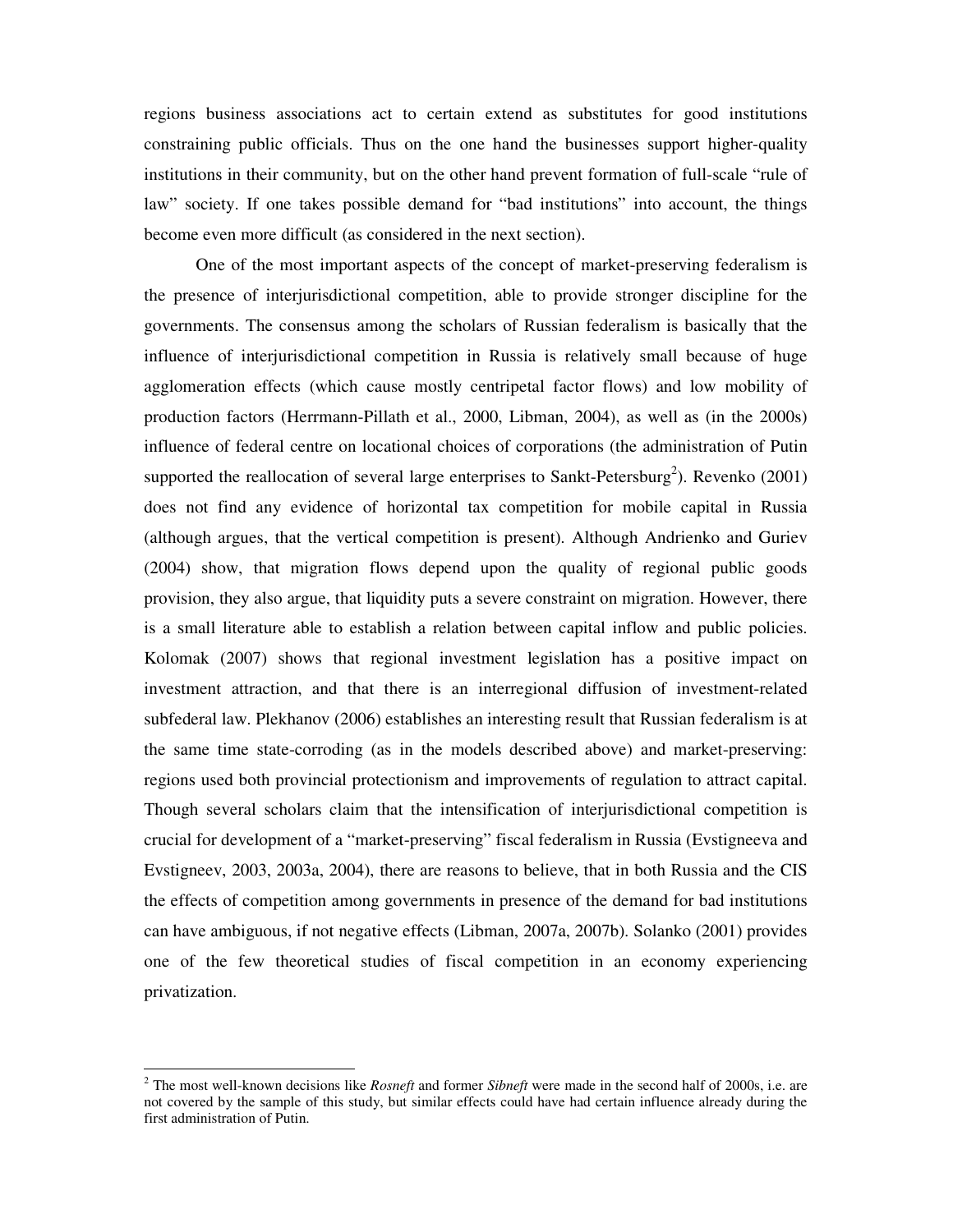A specific form of interjurisdictional competition, which, however, war obviously present during the Yeltsin period, was connected with the use of offshore strategies by several regions (like Kalmykia or Ingushetia). Actually certain elements of privileges for investors were established in numerous Russian regions, but they did not always have the offshore function. Moreover, in some regions (e.g. in the Northern Caucasus) the privileges were granted exclusively to the governor- or president-near companies (see e.g. the list in Yankovskii et al. (2001) (appendix 3)) or large multiregional companies dominating their economies; other regions were ready to "sell" the tax-exempts to a broad variety of "customers". The majority of these regions failed to improve their economic situation with offshore strategies, probably because of corruption and rent-seeking, which caused the expropriation of offshore rents by small political elites. Nevertheless, Mau and Yanovsky (2002) find a certain positive correlation between individual tax concessions and economic growth in the regions, although do not associate it exclusively with offshores (tax deduction were also granted to incumbent local firms, if their political influence is large enough).

# **Centralized federalism and redistribution**

High formal fiscal centralization established a relatively important problem of intergovernmental grants. Most Russian regions belong to the recipients of the funds from the federal center and are actually practically unable to perform their functions without this active support. The system seems to remain relatively stable in spite of all changes of the institutional structure of the federalism. The problem is therefore how the grants are redistributed. In this world two problems typically arise. On the one hand, it is difficult to generate incentives for local and regional governments, lacking autonomy in fiscal decisions. On the other hand, this framework generates a problem of soft budget constraints and bailouts. Both issues have been studied from the point of view of Russian federalism. Since soft budget constraints have been generally typical for the Soviet economy, it is possible to assume that the existing or even perceived soft budget constraints have a strong impact on regional policies. This is indeed what is established in the literature (Sinel'nikov-Murylev et al., 2006; Plekhanov, 2007). Redistribution could contribute to rather short time horizon for regional government, as well as lead to commitment problems (Alexeev and Kurlyandskaya, 2003). On the other hand, in an influential study, Zhuravskaya (2000) shows that the revenue sharing structure between different levels of government provide local governments with no incentive to produce public goods. The problem of financial incentives generated by the Russian fiscal federalism redistribution schemes for individual government is extensively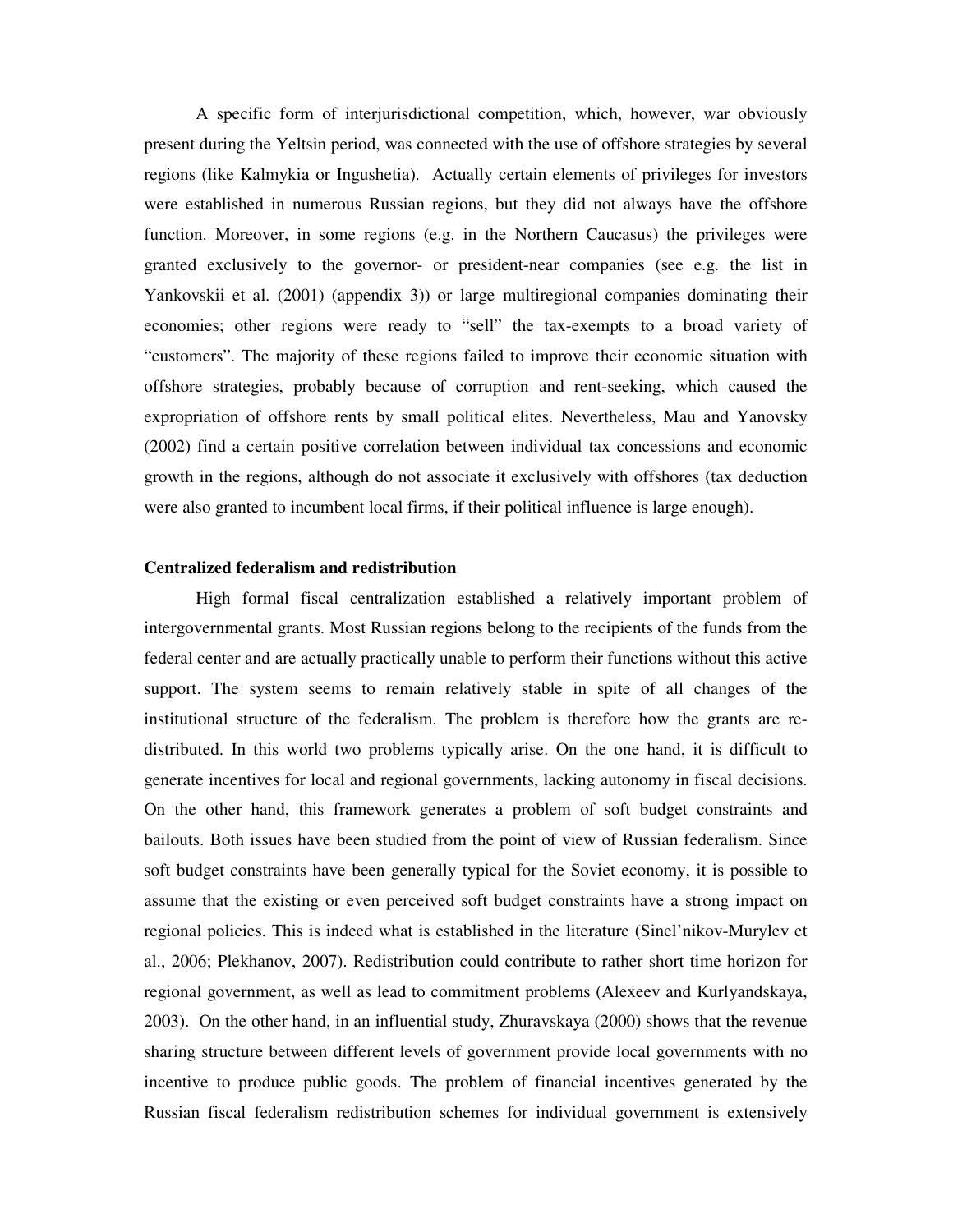studied by e.g. by Freinkman and Haney (1997), Sinel'nikov et al. (2000), Kadochnikov et al. (2002, 2003), Valitova (2004), Thiessen (2005) or Thornton and Nagy (2006). An additional negative factor for the incentive structure were the poorly defined tax property rights – once again, a point differing Russia from China (Berkowitz and Li, 2000). Nevertheless, one should not forget, that even in a centralized federalism framework the federal center is likely to act as a kind of "aggregated player" or arena of regional interactions – that seems to be present in the 1990s (Leksin and Shvetsov, 2001).

Although a formula for redistribution of federal grants was designed in the early 1990s (Martinez-Vazquez and Boex, 1999, 2001; Lavrovskiy, Novikov, 2002), in a world of weak institutions, as mentioned above, there has always been a suspicion that federal grants have been used strategically in political process. Several studies conclude by explaining the variance of transfers mostly by socio-economic factors (like McAuley, 1997 or Trunin 2002). Other papers find some empirical evidence of political factors of distribution of transfers, but are split between two hypotheses: whether the structure of transfers was determined by the will to "pacify" the troublemakers and potential opponents, or it was designed to reward regions loyal to the federal centre and punishing the rebels. The studies of Popov (2004) and Jarocinska (2004) support the second thesis by using the results of the presidential elections as proxy for support of the federal centre. This result is based on the comparison of formal transfers as set by the central government and ideal transfers calculated according to financial potential and financial needs. Other studies based on earlier date suggest, that the purpose of the governmental policy was to avoid protest action in the regions (Treisman, 1996; 1998). Moreover, Tatarstan and Bashkortostan (the traditional "rebels") are the only regions, which are granted a special Federal Development Program (federal'naia celevai programma) as an additional source of funding; similar programs existed, however, for Kaliningrad exclave, Sakhalin and Far East (all border regions) (Melamed, 2005). There is also anecdotic evidence for this trend for more recent periods (Solanko, 1999). He also mentions, that the high correlation between political and social factors in the Russian regions makes the puzzle of the "politically" or "economically" motivated transfers difficult to solve. It is possible, that different results of Treisman and Popov reflect changes in the policy of the centre over time.

Furthermore, Dombrovsky (2003) with the use of the recent data studies the distribution of transfers in light of the secession option given to the Russian regions. The major result of his study is that regions with higher income receive more fiscal transfers, what is interpreted as staving off secession threat. However, the results could be more realistically explained by introducing the framework of asymmetric federalism instead of secession. In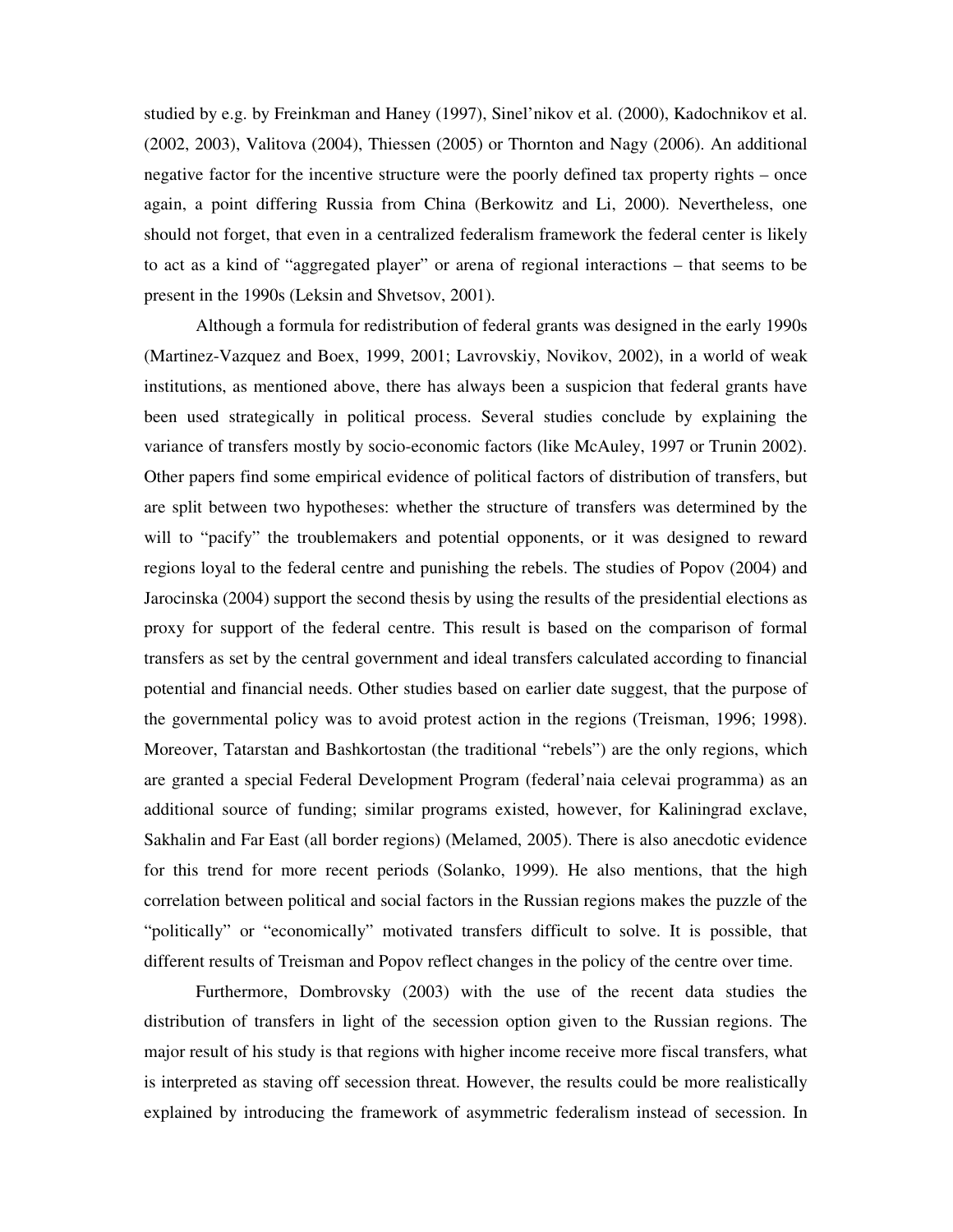fact the direct threat of secession existed only for a very small number of regions; the Chechenian experience shows that the Russian federal government (even of the Yeltsin's period) was ready to support with coercion the formal unity of the Federation (even ignoring the informal disintegration of its economic space). On the other hand, the use of transfers in the game of barraging over centralization appears to be more realistic (Dowley, 1998). The case of the so-called "Far Eastern Republic" idea used by the local governor as blackmail instrument against the centre is an evident example of this trend (Tolz and Busygina, 1997). Unfortunately, there are still no empirical studies on the issue of "political determination" of transfers in the age of Putin. There is some evidence based on correlation analysis, that the fiscal transfers and support of the presidential party Unified Russia are positively correlated (Ivanov, 2006), but the absence of the ceteris-paribus analysis as in the multivariate regressions does not allow making any clear conclusions.

 It is clear that high centralization restricts the ability of region to pursue an independent economic policy. However, in a country where informal aspects of economic relations play an important role, one should definitively take into account potential informal responses to the high centralization. Libman and Feld (2007) study the problem of strategic tax collection in Russia, i.e. the ability of local tax authorities to discriminate among taxes collected for the federal or regional budget and therefore to achieve a de-facto decentralization. They do find evidence that strategic tax collection was used by the regions in the Yeltsin's period to increase the degree of decentralization, although in the period of Vladimir Putin the results are not robust. Furthermore, Yakovlev (2001) presents some anecdotal evidence that Russian regions use tax collection as an instrument for horizontal tax competition. De Figueiredo and Weingast (2002), among others, examine the consequences of this informal decentralization and claim that the false incentives set by this structure contributed significantly to the negative effects of Russian federal system.

#### **Asymmetric federalism**

Even a simple look at the map of Russia shows, that the regions are substantially unequal. The significant differences in industrial production, tax capacity and economic potential an important role for the Russian federalism. The literature mostly focuses on three explanations of the existence of these huge asymmetries: (1) asymmetry as a natural result of the size and geographic location (climate, access to seas), (2) asymmetry following the development policies of previous regimes oversupporting some regions and undersupporting the other once (Polishchuk, 1998; Mikhailova, 2004) and (3) general consequences of centre-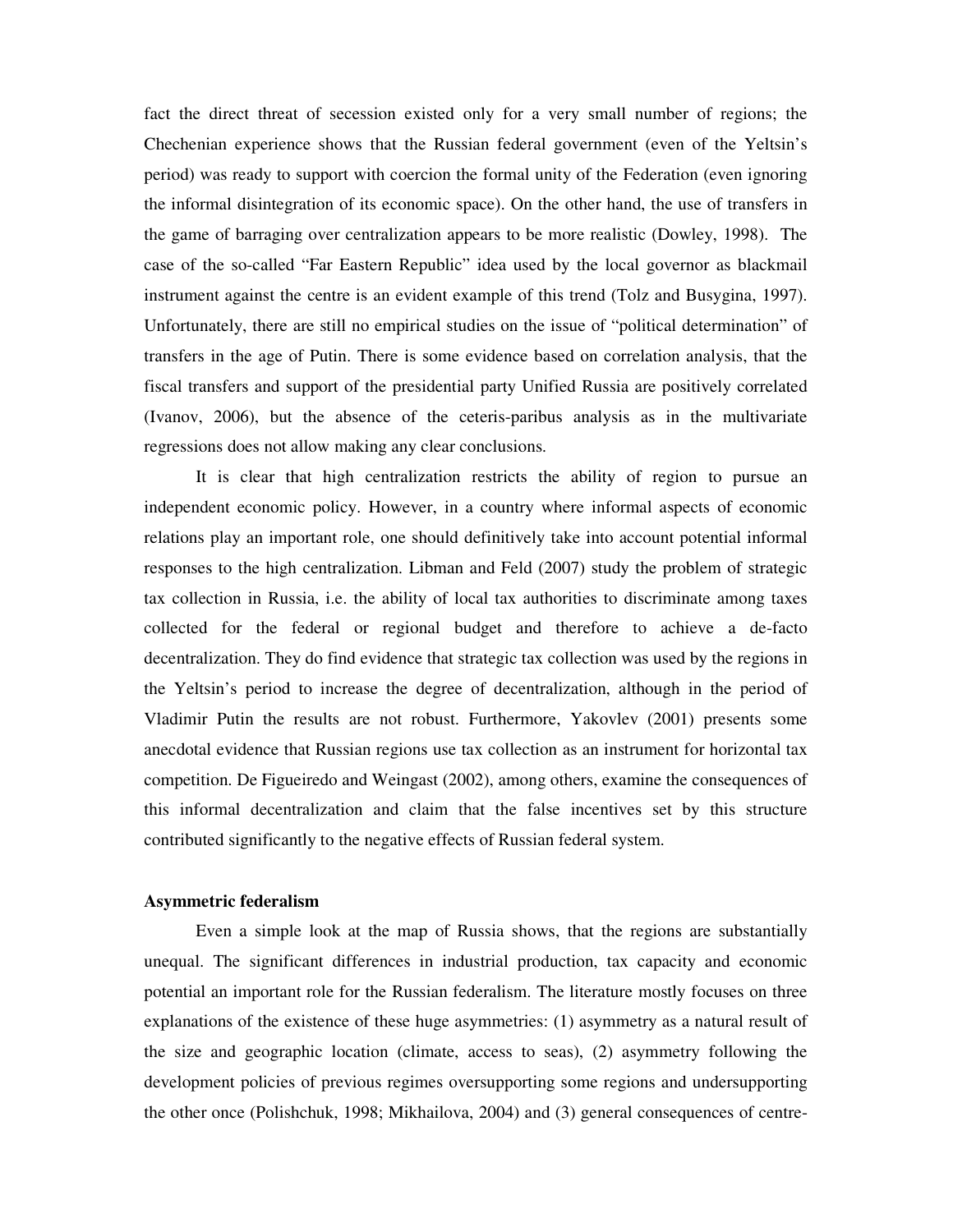peripheral organization of Russian economic space (Treivish, 1998). The results of the asymmetry are twofold. First, it creates "natural differences" in endowment of individual regions with tax sources even under given structure of taxation. Second, economic asymmetry leads to asymmetries in bargaining power (Filppov, Shvetsova, 1999, Martinez-Vazquez, 2002). On the one hand, strategically acting governments influence the federal decisions on the distribution of overall taxes (for the whole Russian Federation) to their favor (Petkov and Shklyar, 1999). Obydenkova (2004a) indeed finds, that contextual factors were important for greater struggle for independence, although did not influence the intensity of the conflict and bargaining. Nevertheless, several studies (Solanko (2001), Lugovoy et al. (2006), Libman (2006), Buccellato (2007), Lavrovskyi and Shiltsin (2007) and Kolomak (2008)) established a certain degree of sigma- and/or beta-convergence of growth in Russian regions for selected groups of territories and periods.

What is, however, more important, is that economic asymmetries seemed to translate in significant political asymmetries, which are attributed to three main factors. First, the formal structure of the federation was inherited from the Soviet times (when any legal status or formal authorities did not matter for decision making, but the formal representation of regions was used in different way for ideological purposes), and, unlike the absolute majority of federations with a unified regional unit (state, Land, canton, province etc.), Russia includes territorial units (which are officially called "subjects of the Federation" – subiekty federacii) of three major types: (1) national republics (named after a so-called "title nation", which often does not form the majority of population), (2) administrative units oblast, federal city (Moscow and St. Petersburg) and krai and (3) national autonomous okrugs, which are officially part of the Federation and of a krai or oblast. In spite of formally equal status of all territories, there is a certain literature dealing with both special privileges obtained by national republics (Stoner-Weiss, 1998; Filippov, Shvetsova, 1999; Slocum, 1999; Magomedov, 2000) and the origin of status of the regions (Obydenkova, 2004), though the latter can be mostly attributed to path dependence.

Second, the asymmetric federalism in the 1990s appeared from bilateral and multilateral bargaining between the regions ad the centre, partly initiated by the regions. While the original asymmetries followed directly from the Federal Treaty of 1992, which acted as the predecessor of the current constitution (Ross, 2000), they were increased by further contracts between different levels of government. By the end of 1996 about 26 power sharing agreements with different regions were in power, and to June 1998 their number reached 46 (i.e. more than a half of the Russian regions) with an apparent "contagious" effect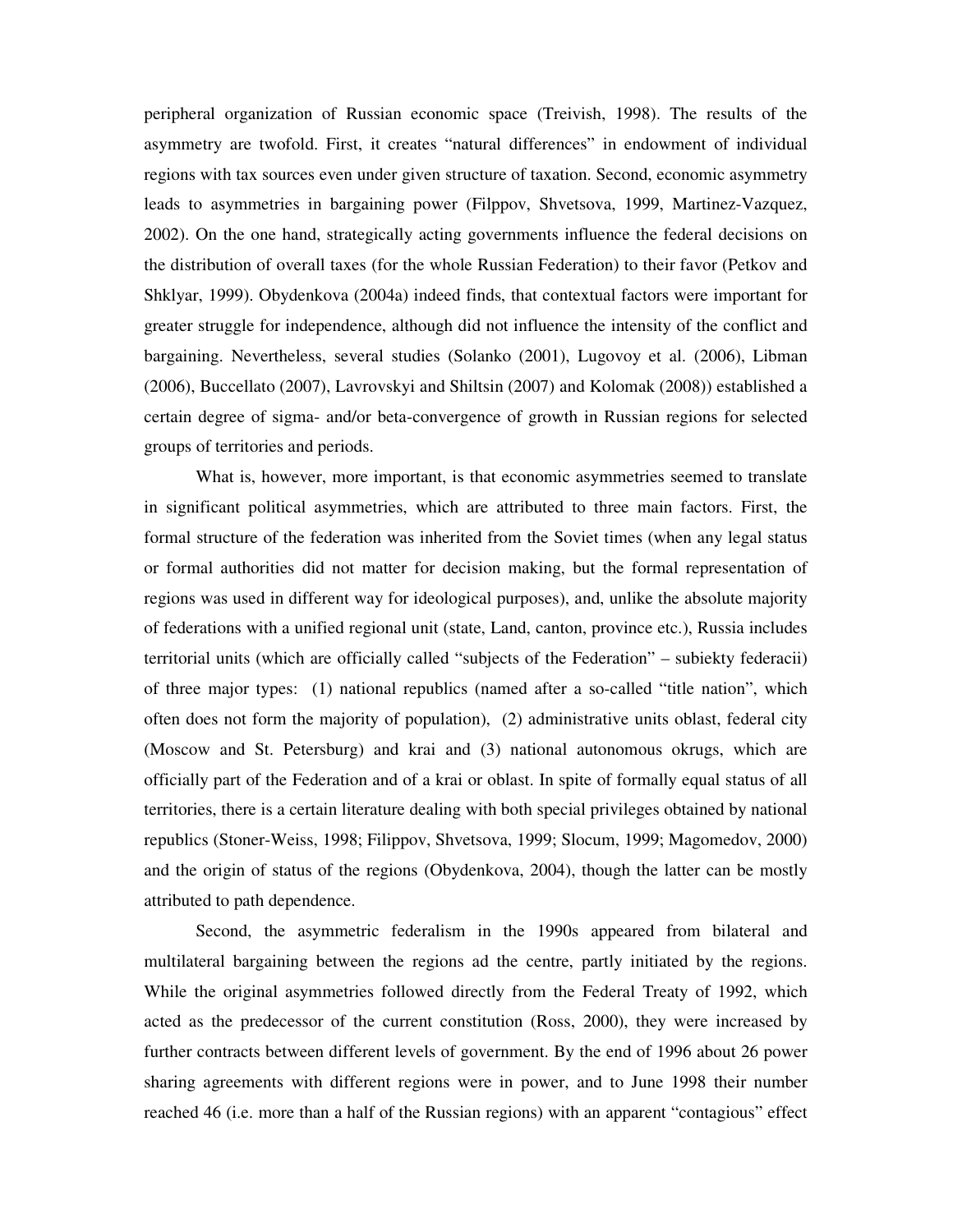of diffusion of agreements signed. In addition more than 500 subordinate treaties between different governmental bodies were put into action (Council of the Federation, 2003). The literature studying this problem is huge, and mostly focuses on three aspects: (1) the origin of power sharing treaties and the selection of regions signing the agreements, (2) the content of agreements, which varied over time and differentiated the regions significantly from each other and (3) the duration of agreements. In fact, the bilateral power sharing in Russia represents a natural experiment for studies of endogenous decentralization (Busygina, 1993; Boltenkova, 1998; Kurnyshov, 1998; Stoner-Weiss, 1998; Filippov, Shvetsova, 1999; Roseth, 2001; Bukhaval'd, 2001; Martinez-Vazquez, 2002; Filippov, Ordershook and Shvetsova, 2004; Dusseault et al., 2005; Sheinis, 2005). In a similar way, the federal law (acts of the parliament and also presidential decrees) also created additional asymmetries (East-West Institute, 2001), partly leading to the development of "internal tax heavens" being one of the crucial aspects of harmful tax competition in Russia in the 1990s.

Third, political asymmetries followed from unilateral activity of regions. Its most prominent forms included "the war of laws" (introduction of regional legislation running contrary to the federal one) or tax withholding. While the former seemed to be relatively unsuccessful after 1994 (Lavrov, 2005), the latter played an increasingly important role for the whole Yeltsin period. As of May 2000, Udmurtia was the only republic whose constitution fully complied with the federal constitution and about 30% of local acts violated the federal constitution (Chang, 2005, see also Polishchuk, 1998). Surprisingly, there has been very little empirical literature dealing with the content of unilateral acts (in spite of their obvious importance) outside of the pure legal studies. There is a related literature in the political science, which deals with secessionist behavior of national republics and autonomous okrugs (Treisman, 1997) and with general bargaining behavior of regional governors (Dowley, 1998, Söderlund, 2003, 2006). Dowley (1998) also measures the unilateral *public activity* of regional leaders in favor of higher decentralization, which should obviously not be set identical to the factual changes. Söderlund (2006) provides some empirical considerations, where expert opinion on governors' influence on federal decisions is used as dependent variable. A specific dimension of asymmetry is formed by unilateral activity of Russian regions in relations with foreign countries (what is sometimes referred to as "paradiplomacy"). Russian regions have been actively involved in the paradiplomatic activity (Sharafutdinova, 2003), also serving as a link between internal development of the Russian federalism and post-Soviet integration (Libman and Kheifets, 2007).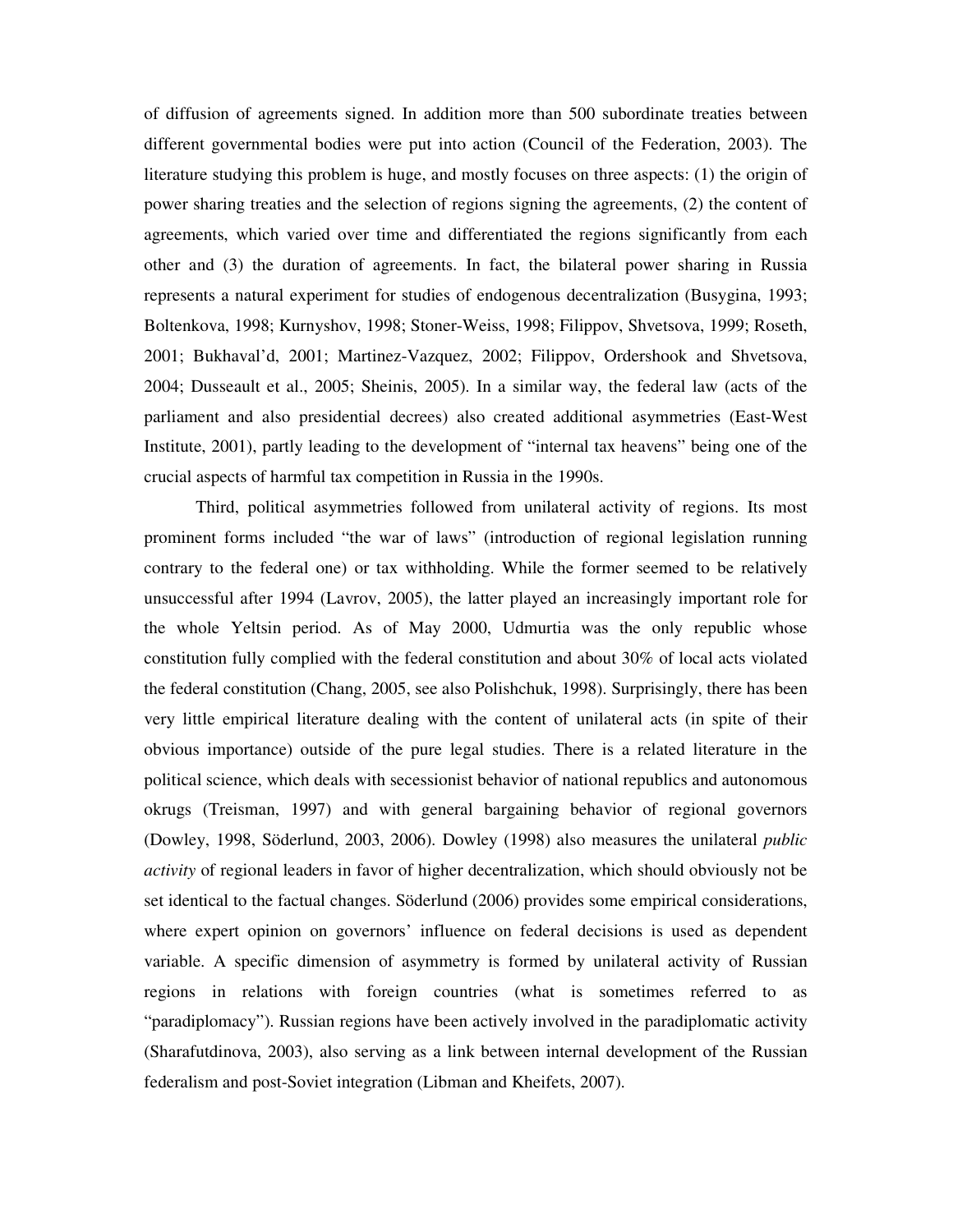Basically, most researchers are quite critical on the development of Russian asymmetric federalism, though this position is not unambiguous (Martinez-Vazquez, 2002); moreover, asymmetric nature of Russian federalism could have been quite helpful in terms of mitigating potential ethnic conflicts.<sup>3</sup> Anyway, the centralization attempts of the Putin government after 2000 reduced significantly all three dimensions of decentralization. The most well known aspect is that the system of bilateral treaties was abolished and that the discrepancies between federal and regional law were reduced (Ross, 2003; Chang, 2005; Casahabk, 2005; Solanko and Tekoniemi, 2005). In 2004 a direct appointment of governors (instead of their original elections) was introduced, generating a very recent literature on determinants and driving forces of appointment decisions (Chebankova, 2006; Petrov, 2006; Goode, 2007). Moreover, a series of mergers of regions started, providing background for an additional line of research motivated by the endogenous decentralization literature and the new institutional economics, which has, however, to be fully developed yet (Savvin, 2005). It is, nevertheless, still unclear insofar centralization trend really succeeded or just shifted the governors' activity in the informal sector or supported the use of alternative instruments, e.g. several regions replaced the original "tax-exempt" scheme of tax heavens abolished by the federal law by a system of subventions paid by the regional administration to the largest taxpayers, which cover about 80% of the whole taxation (Pachina, Pochivalova, 2005). The ability of new power structure to control the staff decisions is not unambiguous (Libman and Feld, 2007; Chebankova, 2005, 2007). This problem definitively requires further consideration. Finally, the election of Dmintriy Medvedev to the new president of the Russian Federation can become an additional source of changes for the development of the spatial order of authority.

Finally, economic and political asymmetry leads to a high fiscal asymmetry. There is for sure no one-to-one mapping from one to another: even existence of high political autonomy through a bilateral treaty does not guarantee higher fiscal decentralization; increasing political centralization under Putin did not result in fiscal symmetry, on the contrary, asymmetries increased. Fiscal asymmetry is much better measurable, than political one, and therefore makes Russia an excellent laboratory for the studies of endogenous decentralization, i.e. positive analysis of factors driving the allocation of revenue and authority. Basically, this literature consists of two parts. Several papers (Treisman, 1999; Libman and Feld, 2007) study the distribution of tax revenue between the federal and the

 $\overline{a}$ 

 $3$  Though the ethnic conflicts in Russia seem to be to a great extend generated by the "identity-building" on the "market for symbolic goods" (Gel'man and Popova, 2003).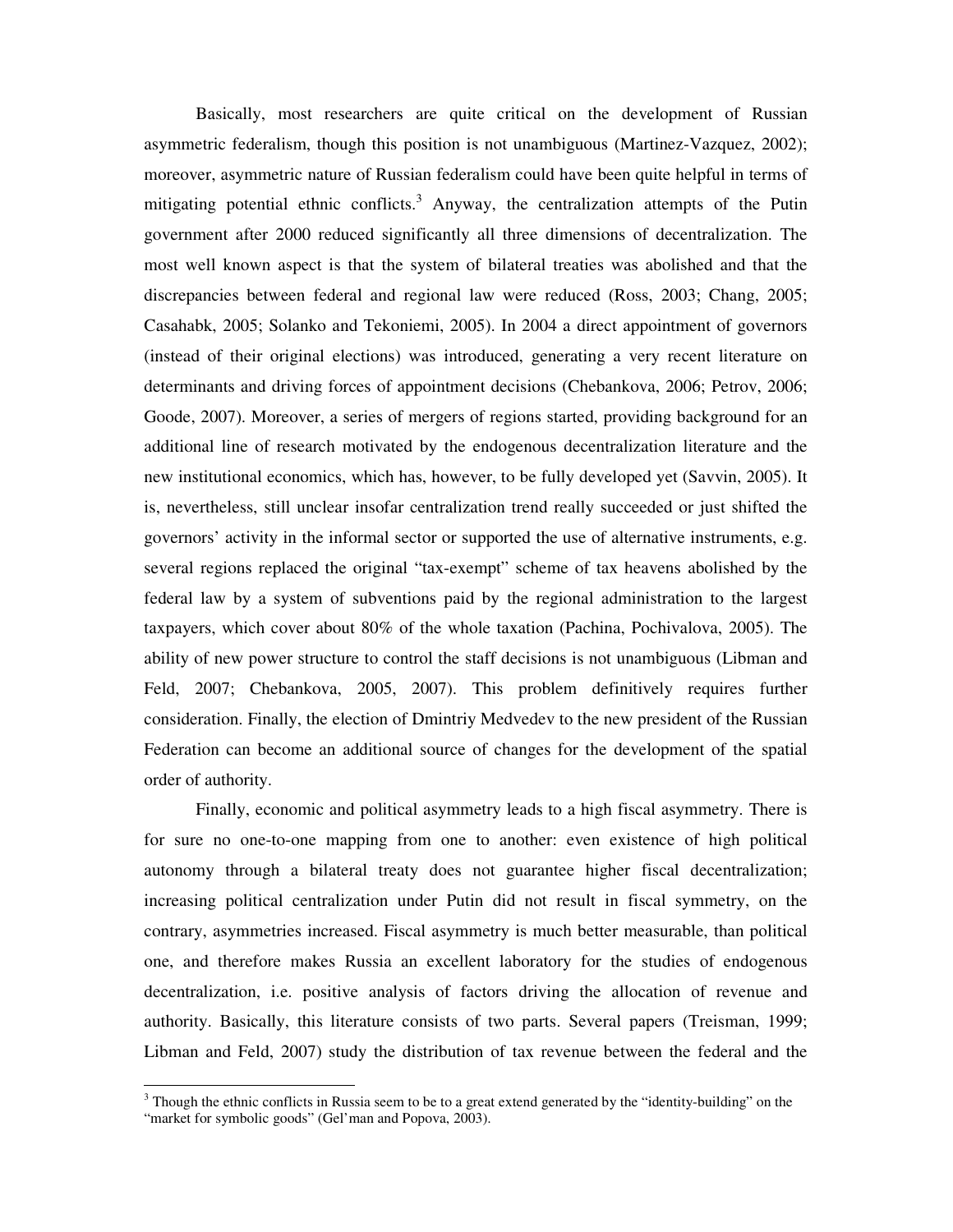regional budgets, explicitly using the asymmetric structure of Russian federalism, while Freinkman and Yossifov (1999), Timofeev (2001), Freinkman and Plekhanov (2005) and Libman (2008) provide an account of decentralization within regions, focusing on distribution of revenue and expenditures between the regional government and the municipalities.

The re-centralization of Russian politics in the early 2000s also generated a related field of literature: while the mentioned studies explore the problems of endogenous decentralization using the intranational variation of tax revenue split, the second line of literature explores the variation of centralization over time. Probably, the most important question for this strand of literature is how a system with strong regional leaders with huge ambitions on the federal arena could be so easily transformed into a centralized state. One possible reply to this logic is that centralization is "inherited" in the very structure of Russian economic and political institutions (Kirdina, 1999). This argument seems to be very much an *ad hoc* explanation: in fact, while the development of the Russian federalism indeed returned to a highly centralized system, post-Soviet space still remains a very decentralized and disintegrated structure. An alternative point of view relates the development to the specifics of the "decentralization" in the 1990s: as already mentioned, political decentralization through unilateral activity to a great extend did not coincide with the structure of federal law; so, the market property rights obtained by regional leaders were mostly of informal nature and could be easily removed in case of power shift – it just sufficed for the federation to use the existing law (Libman, 2007a). Clearly power struggles and ideological orientation of the elite (Gel'man, 2006), as well as increasing political centralization through the development of the Unified Russia party (Konitzer and Wegren, 2006) significantly contributed to this development.

#### **Spatial order of authority in other post-Soviet countries**

 The literature on transition of intergovernmental relations in other post-Soviet countries has been significantly smaller, mostly because of both lack of data and a much higher degree of centralization (Heinemann-Grueder, 2002). Probably the most often studied country is Ukraine (Martinez-Vazquez et al., 1995; Dabla-Norris et al., 2000; Slukhai, 2007). The comparison between Russia and Ukraine with respect to federalism discussion is not simple: on the one hand, Ukraine is formally not a federation, but on the other hand, high economic decentralization of Ukraine (which significantly exceeds that of monocentric Russian economy) and low fiscal authorities of Russian subfederal governments lead to effective convergence of the systems. Russian and Ukrainian politics in regions is to a certain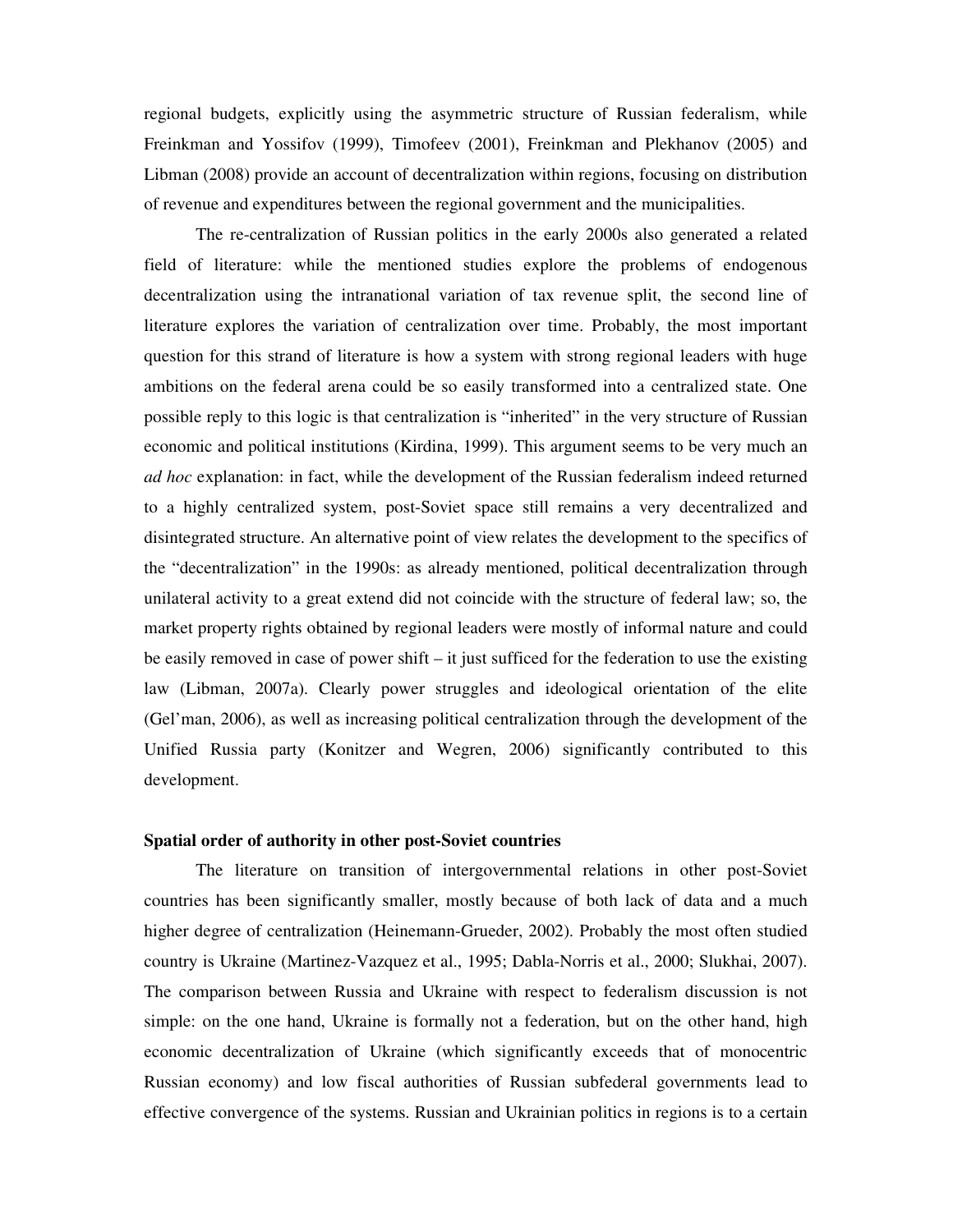extend similar (Turovskii, 1999). An empirical study by Bigdai (2000) suggests that in Ukraine tax collection effort is positively associated with tax sharing rules in favor of local jurisdictions. Further political changes in Ukraine closely associated with interregional identity conflicts could contribute to further changes of the intergovernmental fiscal relations in this country.

Considering other post-Soviet countries, de Melo (1999) offers an empirical investigation of influence of decentralization on government size in Moldova, while decentralization is calculated as tax sharing ratio for individual Moldovan districts (which varied 20.6% to 63.3% in 1998). There is a number of papers dealing with fiscal decentralization in Central Asia (Ufer and Troschke, 2006; Leschenko and Troschke, 2006), and Lavrov et al. (2004) provide a broad overview of the problems of intergovernmental fiscal relations in the leading post-Soviet countries (it is especially interesting, since it establishes direct links to the second aspect of the problem considered in this survey – the intergovernmental relations). Finally, Treisman (2006) looks at the specifics of post-Soviet countries in the overall global process of decentralization and finds out, that the this group seems to be on average more decentralizing, than other groups of emerging economies.

#### **Post-Soviet integration: much ado about nothing?**

 While the development of Russian federalism has been subject of a huge literature, the post-Soviet integration is a much less often discussed topic. Probably, the main reason is that it still remains an "ink on paper" project. In spite of hundreds and thousands of bilateral and multilateral integration agreements in the area and dozens of independent supranational bodies, there is still no visible progress of the post-Soviet initiatives. Hence, the very subject of investigations seems to be extremely vague. Moreover, unlike federalism discussion, the research on the post-Soviet integration differs significantly between Russian and international scientific community. There are indeed a large number of papers regularly published in Russian journals dealing with the problems of integration. However, most of them are clearly normative, lacking any theoretical foundation and hardly propose any serious cost-benefit analysis of the post-Soviet integration. In fact, the literature implicitly assumes, that (1) the post-Soviet integration could per definition contribute to economic development of the post-Soviet space ("any integration is good"), (2) any post-Soviet integration is to mimic the European experience as much as possible and (3) the main reason for the collapse of integration is of political nature ('positions of national elites / external influence"). The international literature, on the contrary, is extremely small. Most papers dealing with the post-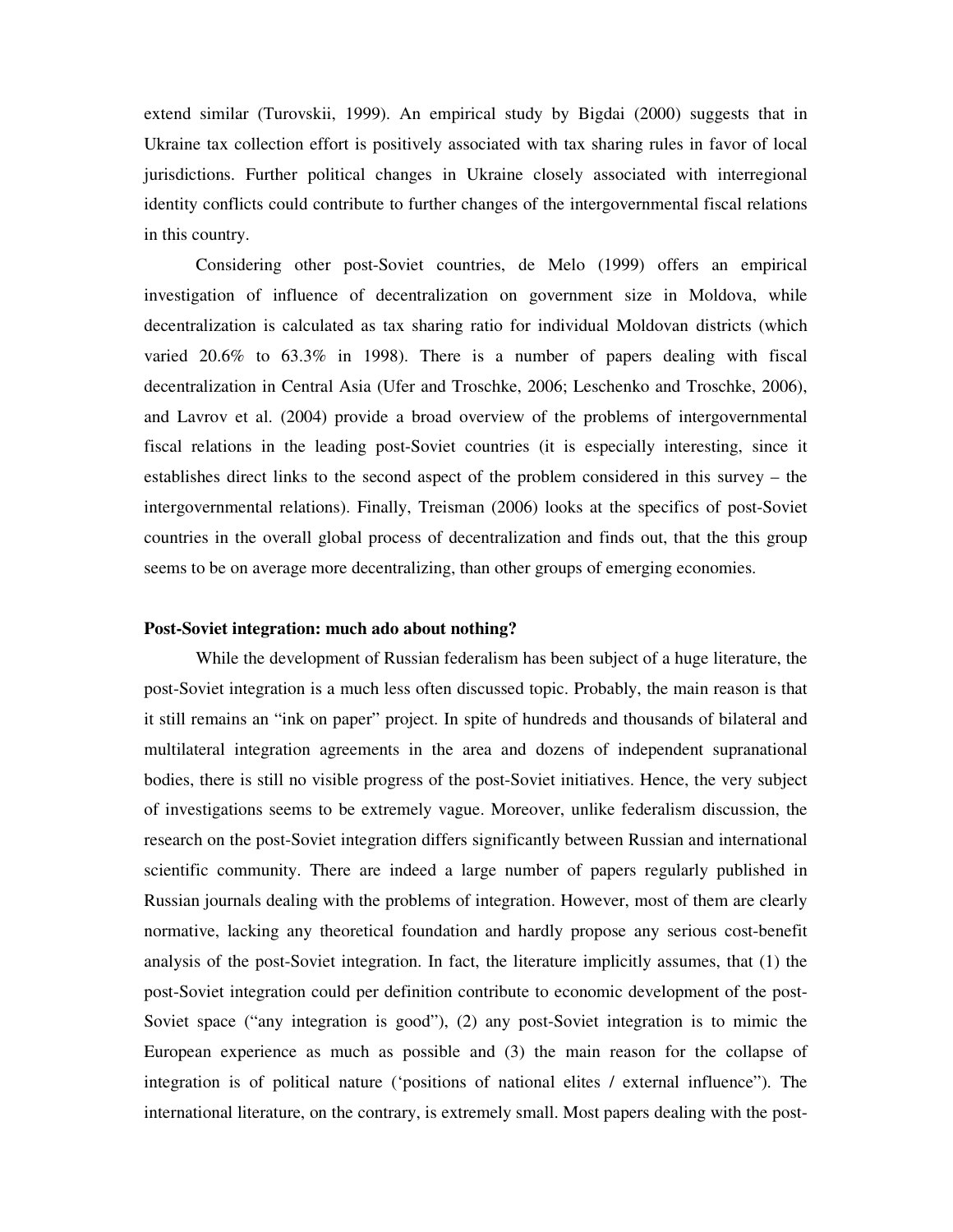Soviet integration unambiguously consider it from the point of view of the "power logic" of Russian "imperialism"; from this point of view any integration is but an instrument of Russian foreign policy (see e.g. Sushko, 2004).

 Nevertheless, the post-Soviet integration remains an interesting field of study, requiring detailed consideration. The first puzzle of the post-Soviet integration is basically the very reason of its failure. Assuming the post-Soviet world was highly integrated from economic point of view, it seems difficult to explain the extreme weakness of any attempts to develop regional cooperation. Aslund, Olcott and Garnett (1999) provide probably the most comprehensive, though already relatively old, review of the problems of this kind. D'Anieri (1997) suggests that the disintegration was to a great extend driven by the power asymmetries in the post-Soviet world; Mayes and Korhonen (2007) analyze similar effects for monetary integration. Libman (2007) focuses on institutional perspective of the failure of post-Soviet integration attempts, from the perspective of social constructivism, rational action and mediated conflict institutionalism. Shurubovich (2000) and Shishkov (1994, 2007) consider the economic and industrial structure of the post-Soviet countries from the point of view of the integration, while Sterzhneva (1999) looks at the social structure of post-Soviet countries. Kosikova (2007) and Grinberg (2004) provide an interesting discussion of the stages of evolution of the post-Soviet regional integration and main integration strategies, partly complementing the theoretical papers mentioned above. Malfliet, Katlijn and Vinokurov (2007) focus on individual countries of the Western part of the CIS (Russia, Ukraine and Belarus) trying to identify their integration potential, while Gleason (2001) studies the regional integration in Central Asia from a similar perspective. Finally, Kazin (2002), Jackson (2003) and Tsygankov (2003) describe the internal political struggle of the Russian elites determining the development of the integration projects, and Latawski (2001), among others, considers the issue of competition of integration projects in the post-Soviet world (in particular, CIS and GUAM).

A related literature evaluates the *potential effects* of the post-Soviet integration, focusing, however, on the specifics of the post-Soviet area, rather than on general considerations of international experience. On the one hand, the integration attempts could limit the interaction with the world economy and conserve the inefficient economic structure. This is exactly the position of Mikhailopulos and Tarr (1997), who claim that the post-Soviet integration is likely to have an ambiguous effect from the point of view of the static efficiency and negative effect for dynamic efficiency. An alternative position, represented by Freinkman et al. (2004) expects positive effects from a post-Soviet free trade area. Sulamaa and Widgren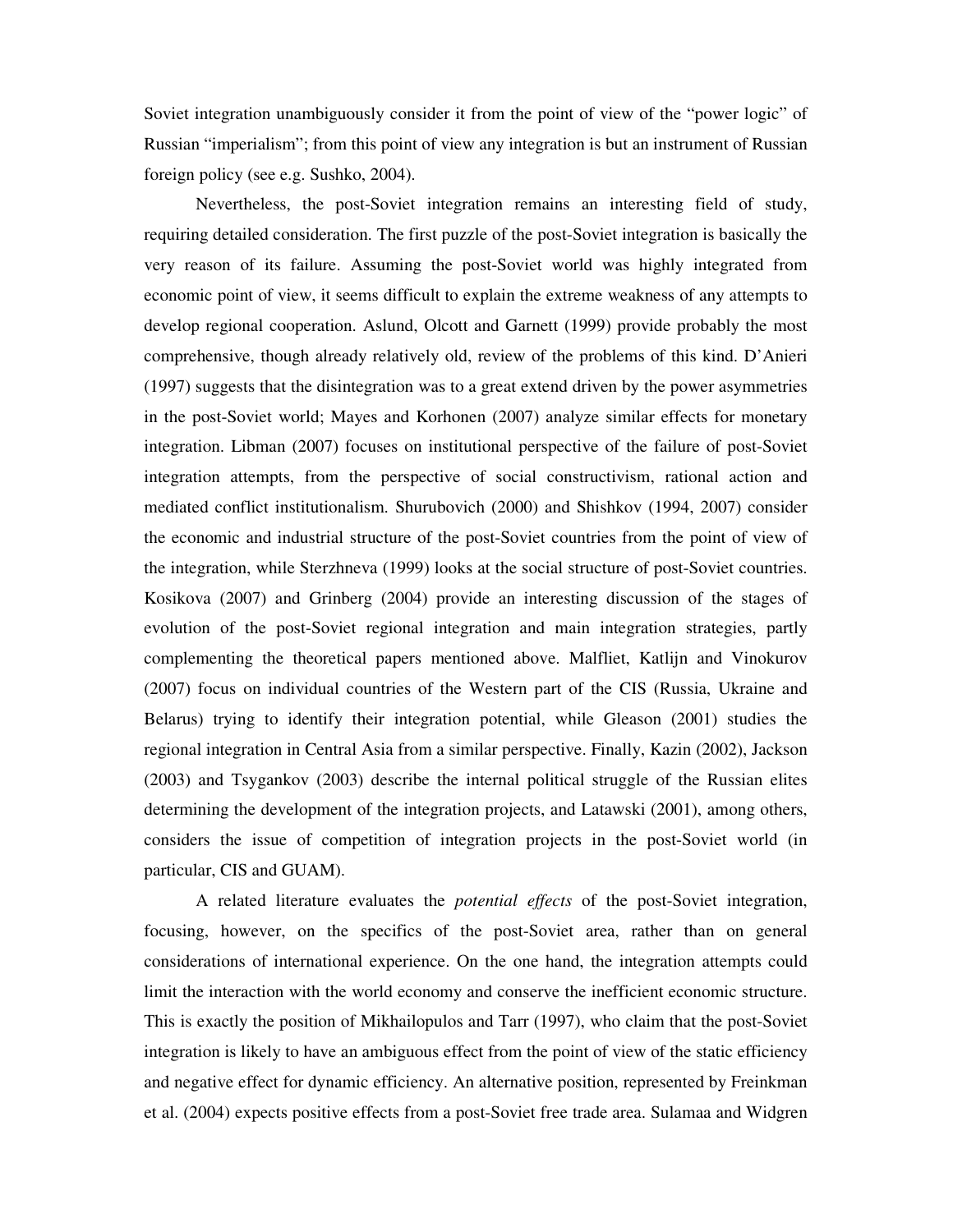(2003) provide a CGE study of welfare effects of the CIS integration. Drobyshevskyi and Polevoi (2004, 2007), Gulde et al. (2004) and Klepach et al. (2004) examine individual aspects of regional integration in the CIS, in particular monetary and fiscal aspects (though currently this issue seems to be irrelevant given the progress of integration). Libman (2008a) identifies the optimal integration areas and combinations *within* the post-Soviet region. A related branch of the literature provides an in-depth analysis of individual institutions of the post-Soviet integration. In fact, most of the papers of this group are relatively old and partly originate from legal studies (Voitovich, 1993; Balayan, 1999; Danilenko, 1999). However, there have also been some recent contributions, like De Kort and Dragneva (2007), considering the structure of the post-Soviet trade regime, or Gleason (2003) studying the specifics of the institutional design of Eurasian Economic Community. Finally, Kazantsev (2005) considers the regional integration from the point of view of "soft" factors of identity and competition of integration projects, and Evers and Kaiser (2000) and Linn and Tiomkin (2006) place the post-Soviet integration in a broader context of a transcontinental Eurasian integration.

 Assuming the post-Soviet integration does not work (at least, as expected by its proponents), one has definitively to face the second puzzle: why do governments still continue playing the game of integration, even knowing that it is already lost? Or, to put it differently: why does the post-Soviet "ink-on-paper" integration still exist, in spite of its obviously low effectiveness. Once again, there are several papers dealing with this problem. Libman (2006a, 2007) focuses on three explanations of "survival integration", "integration as a rhetoric construction" and "protective integration". The idea of protective integration was basically developed by Furman (2004). Evstigneev (1998, 1999) provides an interesting discussion based on the idea of pseudomorphism of the post-Soviet integration and integration language. While these papers emphasize the specifics of the post-Soviet integration in order to explain its formal persistence, there is of course a broad literature dealing with the issues of common public goods in the post-Soviet region requiring integration attempts. Probably, most papers in this field discuss the Central Asia, where problems of security, energy supply and water distribution form obvious fields for international co-operation (Vinokurov, 2007, 2007a). Golovnin (2007) and Abalkina (2007) provide a comprehensive and (unlike many other papers) realistic review of financial integration in the CIS. Finally, Darden (2001) shows that the membership of post-Soviet states in integration groups strongly depends upon the "economic ideas" dominating their elites.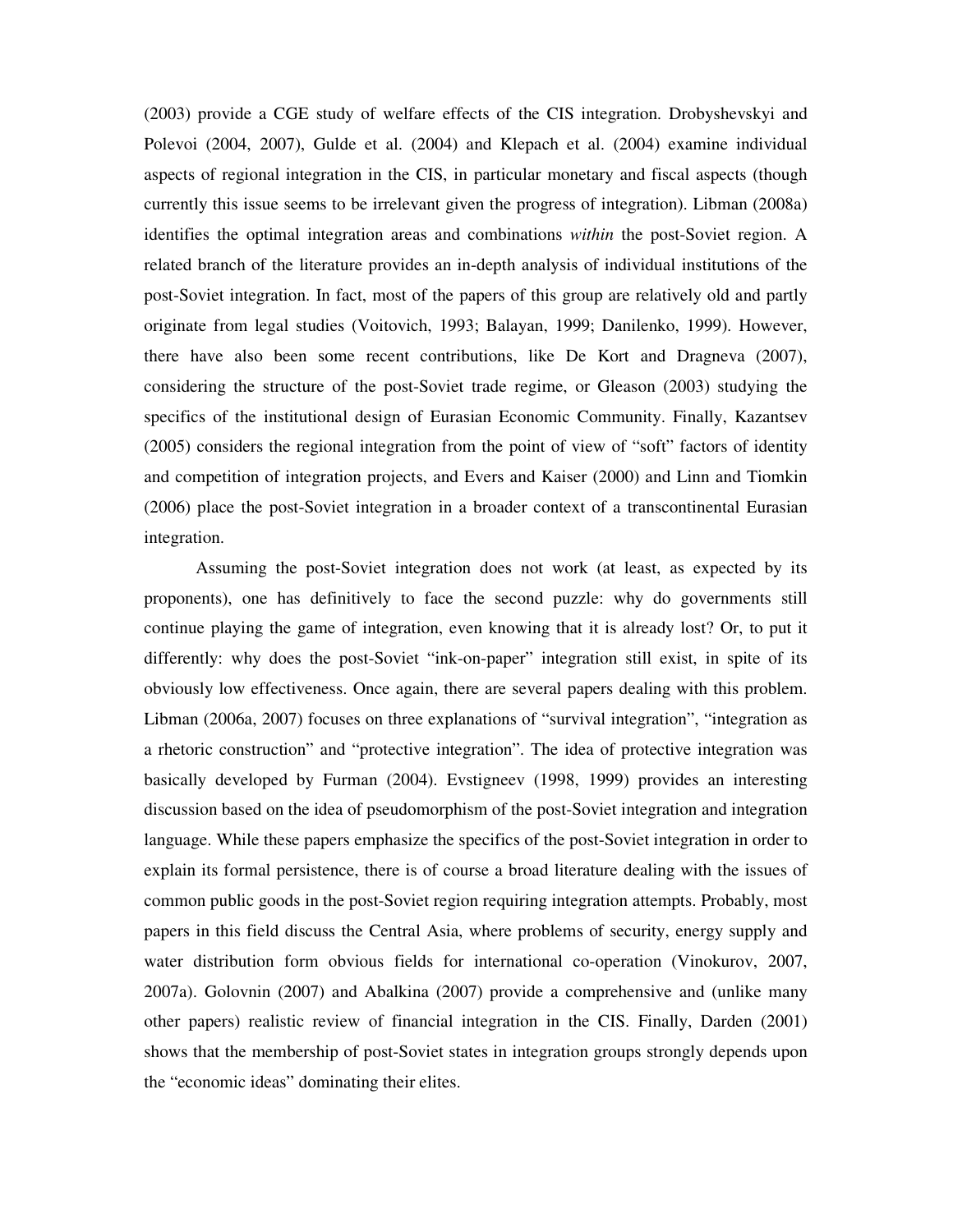While the post-Soviet regional integration as a project is obviously unsuccessful, it does not automatically mean that the post-Soviet space is predetermined to disintegrate *economically.* That is basically the distinction between the regionalism as a system of formal agreements between governments and supranational institutions and informal interaction between numerous private actors in different countries, creating a network of exchange and competition. It is definitively am important aspect from the point of view of the development of the post-Soviet integration, whether this network persisted from the Soviet period or disintegrated. The experience of South East Asia shows that the development of the regionalization can turn out to be much more successful, than the formal regionalism. With respect to the CIS there is a number of papers dealing with the structure of trade flows between former Soviet republics (Fidrmuc, Fidrmuc, 2001; Djankov, Freud, 2002; Elborg-Voytek, 2003; Plekhanov, 2004; Babetskaia-Kukharchuk et al., 2007). On the one hand, the intraregional trade went down substantially after the collapse of the Soviet Union. However, on the other hand, several papers find that it still significantly exceeds the predictions of the gravity model, thus indicating the existence of certain path dependence in the trade structure. Savin (1999) indirectly confirms this statement, by claiming, that the prices of intraregional trade within the CIS are often higher than for goods outside of the region. Bevan et al. (2001) and Linn (2004) demonstrate, nevertheless, that the reduction of economic exchange across republican borders after the collapse of the Soviet Union played an important role for the economic decline of the post-Soviet countries.

An even stronger dynamics comes from the FDI and migration. On the one hand, migration is still an important factor connecting the former Soviet republics; several countries like Tajikistan or Moldova crucially depend on the revenue from migrant remittances (Tyuryukanova, 2005; Ivakhnyuk, 2006). On the other hand, since 2000 the post-Soviet space witnessed an increasing investment expansion of Russian business groups, acquiring the most attractive assets throughout the region. Currently, Kazakhstan and Azerbaijan seem to turn into alternative investment centers in the CIS. Unfortunately, a huge problem for studies of migration and FDI is the quality of data; illegal or semi-legal migration still plays an important role in the post-Soviet countries with a strict labor market order and prohibitive regulation for migrants; investment flows are only partly captured by national statistics because of the use of offshore zones and intermediary schemes. Hence, the literature often refers to the case study approach or to establishment of its own database, like in Yudanov (2000), Vahtra (2005), Crane et al. (2005), Libman and Kheifets (2006), Kuznetsov (2007) and Kheifets and Libman (2008). However, this aspect for sure requires further analysis.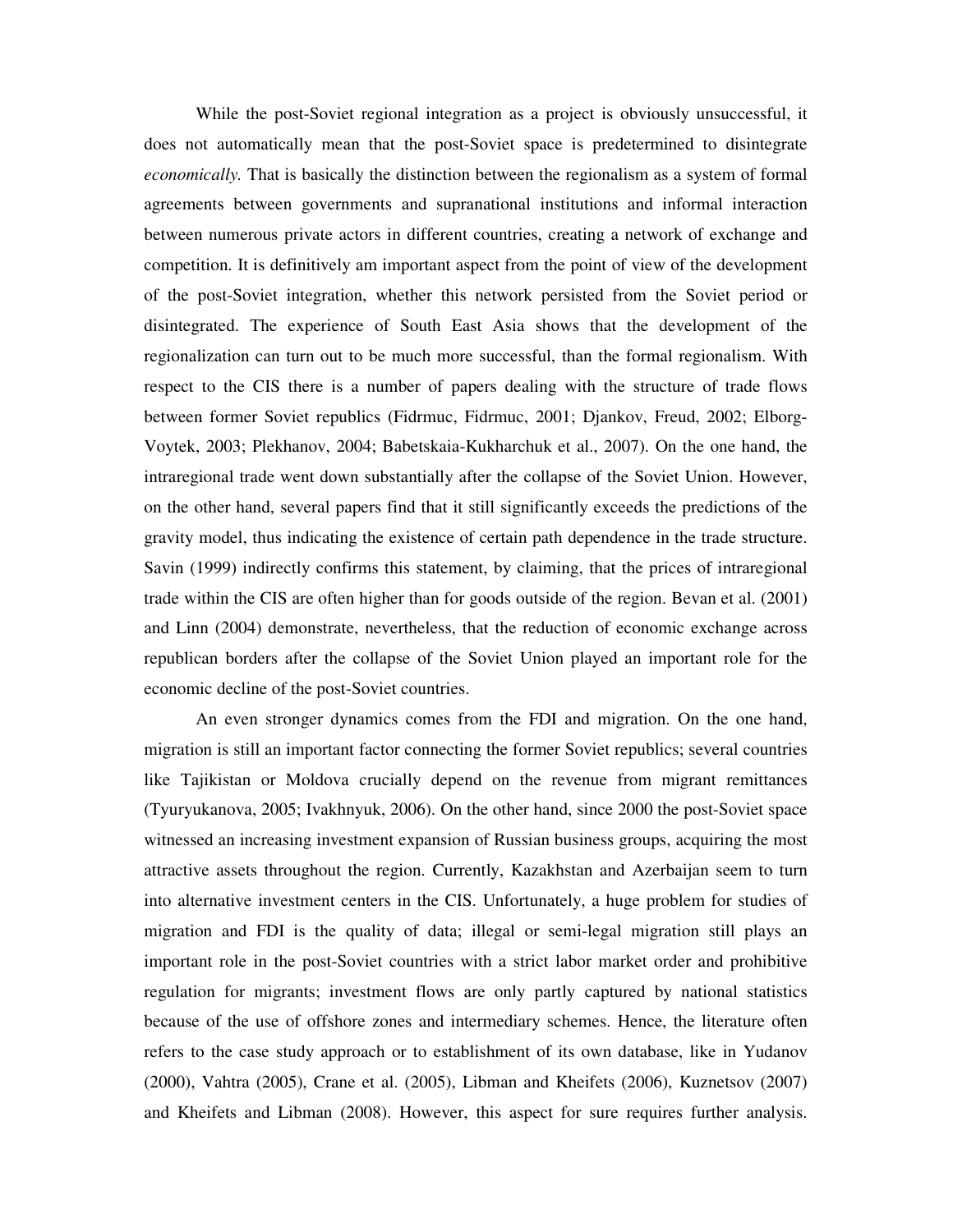Moreover, the economic effects of the post-Soviet regionalization are still ambiguous, as well as its impact on the prospects of formal integration. Nevertheless, Libman (2006) shows that the divergence of economic institutions in the post-Soviet space of the early 1990s turned into a convergence pattern; however, from the point of view of economic growth one still finds divergence (see also a related discussion in Carmignani, 2007).

#### **Central and Eastern Europe: A Step towards the EU**

Unlike the post-Soviet republics, which focused extensively on developing the intraregional economic cooperation, the CEE countries from the very beginning attempted to enter the European Union. Therefore any further cooperation seemed to be unnecessary and unlikely. However, the EU himself proved to be a strong supporter of close cooperation of potential member countries (a policy even now carried out with respect to the European Neighborhood Policy members). On the other hand, coalition formation for bargaining (both before entering the EU and after the accession in the process of EU decision making) seems to be of a significant importance. Therefore the CEE region witnessed the development of a number of regional initiatives, mostly *complementary* to the European Union enlargement.

The best known project is the so-called Visegrad Group, established in 1991 by Czechoslovakia (later Check and Slovakian Republics), Hungary and Poland. In 1992 the group received its formal institutionalization after establishment of the CEFTA, which aimed to support the development of the countries prior to the accession. Between 1992 and 2004 three further countries: Slovenia, Croatia, Romania and Bulgaria joined CEFTA. The original membership criteria of the group implied that the countries of CEFTA should be WTO members, have the official association with the EU expecting full membership in the future. CEFTA established a free trade area in the Central Europe. After 2004 original members left the organization, though continued to form an alliance in the European institutions (formally some institutions like International Visegrad Fund or Expert Working Group on Energy still exist). In 2006-2007 all former members of Yugoslavia, as well as Moldova entered the group, while Bulgaria and Romania became full EU members. The Zagreb meeting of 2005 changed the official membership criteria, especially by allowing a country with any EU association agreement (i.e. without clear membership prospects) to become part of CEFTA. By the end of 2010 CEFTA should establish a free trade zone in the region. In a similar way, a pre-accession group of Baltic states formed a Baltic Free Trade Area agreement which was signed in 1993 and lasted until the countries became full members of the EU.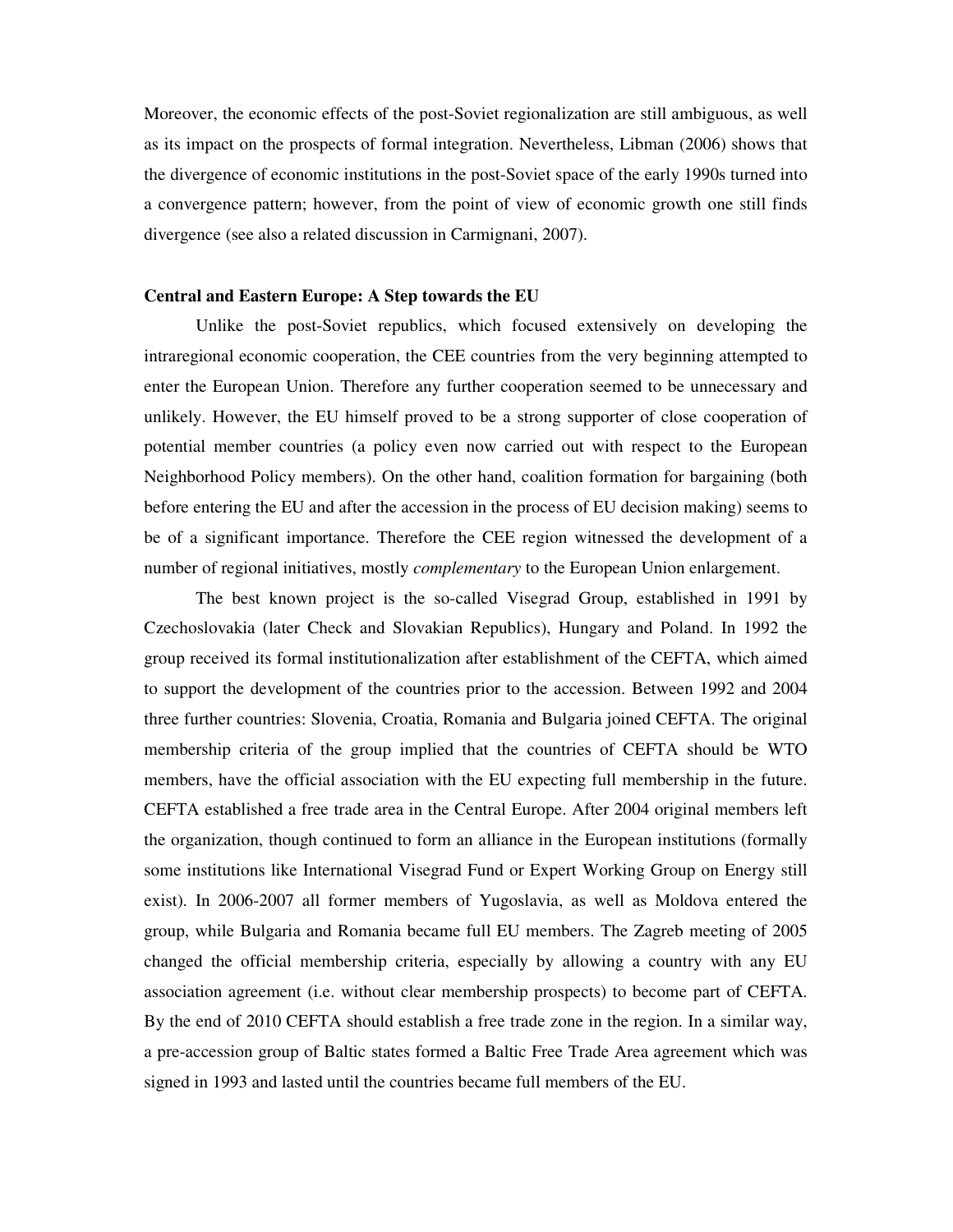The literature dealing with CEFTA and BFTA is relatively small, although the experience of these countries can be quite important for all integration initiatives in the neighbor regions of the EU. Adam et al. (2003) question whether the projects were able to support the economic development of the regions and indeed find that both groups helped expand the regional trade and also supported more balanced economic relations, avoiding a dominance of bilateral trade with the EU ("hub-and-spoke"). Moreover, the accession to the FTA affected the trade structure with a lag (Damijan and Masten, 2002), thus suggesting that the agreement indeed had a trade-creation effect (unlike the CIS, where the economic relations develop somehow independent of formal integration). From this point of view these later assessments differ substantially from the early statements, like that of Richter (1998), who considered CEFTA relatively unimportant as opposed to the bilateral association agreements with the EU and expected the structure to become but an "episode" in the development of the region. However, the success of CEFTA is often attributed to the fact that (once again, unlike the CIS) the aims of the project were "set at the lowest common denominator" (Dangerfield, 2004:333).

# **Conclusion**

The development of the post-Soviet spatial structure of authority – including both internal relations between governments in federations and economically decentralized unitary states and international cooperation within the framework of the regional cooperation agreements – still remains a field for possible further research. One could probably point out several fields still requiring further discussion.

First, a general problem regarding both post-Soviet integration and Russian federalism, as well as spatial order of authority in other post-Soviet countries, is the *stability of the existing equilibrium.* Will the Russian federalism end up as a highly centralized entity with significant informal activity of regional elites, and the post-Soviet integration remain a vague collection of unfulfilled promises in a world of vivid interaction "at the bottom" between economic agents? The stability of equilibria is basically the core question of any field of transition scholarship. It is also of crucial importance for the issue of federalism and regionalism in transition.

Second, although we have stated the common origin and common environment of both organizations of the spatial order of authority: Russian federalism and the post-Soviet integration – reasons for the divergence of their development still form an interesting puzzle. Why is Russian Federation centralized, and CIS decentralized? Why did the formal borders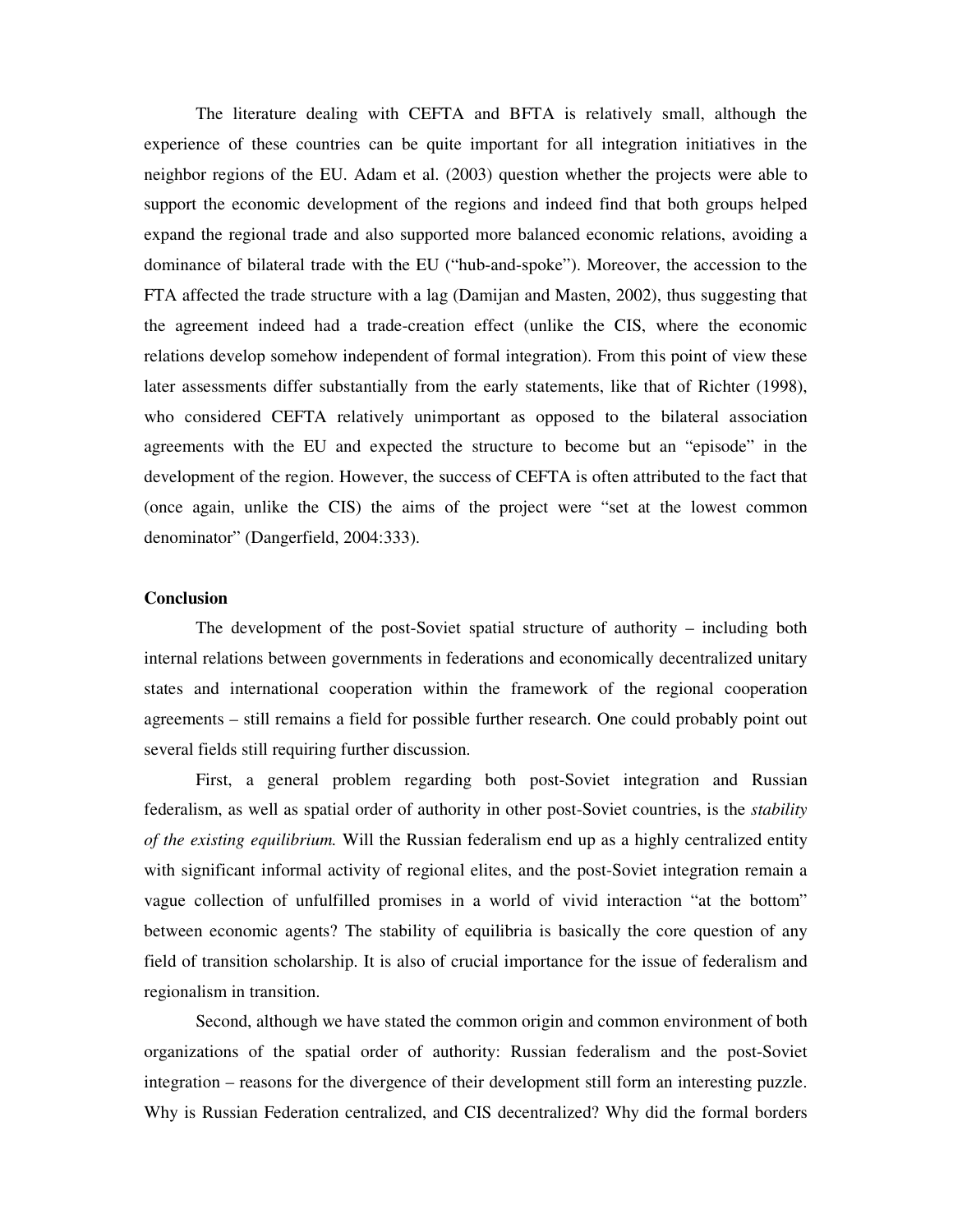between former Soviet republics, routinely changed during the Soviet times, happened to be stable in the turbulent environment of nation-building in the post-Soviet countries? These questions still remain unanswered, though they could be important for understanding the logic of regional development.

Third, it is still important to identify the role of non-governmental actors in the designing new institutions of the spatial order of authority. Since the latter is, per definition, a system of intergovernmental relations, a substantial part of the literature focuses exclusively on the interaction between polities – both independent states and regions. However, interest groups and business structures seemed to be an important factor for the development of transition in general and definitively require further consideration.

### **Literature**

- 1. Abalkina, A. (2007): Bankovskoe Sotrudnichestvo v Stranakh EvrAzES kak Predposylka Ikh Integracii. Koninent Partnerstva (10):37-47
- 2. Adam, A., Kosma, T.S., and J. McHugh (2003): Trade-Liberalization Strategies: What Could Southeastern Europe Learn from CEFTA and BFTA? IMF Working Paper WP/03/239
- 3. Alexeev, M., and G. Kurlyandskaya (2003): Fiscal Federalism and Incentives in a Russian Region. Journal of Comparative Economics 31:20-33
- 4. Andrienko, Y., and S. Guriev (2004): Determinants of Interregional Mobility in Russia. Economics of Transition 12:1-27
- 5. Aslund, A., Olcott, M.B, and S.W. Garnett (1999): Getting It Wrong: Regional Cooperation and the Commonwealth of Independent States. Washington, Carnegie Endowment for International Peace
- 6. Babetskaia-Kukharchuk, O., Babetskii, I., and M. Raiser (2007): Gravity and Integration: International Trade in South-Eastern Europe and the Former Soviet Union. Mimeo
- 7. Balayan, O.M. (1999): Institutionelle Struktur der Wirtschaftsintegration in der Gemeinschaft Unabhaengiger Staaten (GUS): Eine rechtliche Untersuchung der Organisation der GUS im Vergleich zur Europaeischen Gemeinschaft. Berlin: Duncker & Humblott
- 8. Berkowitz D., Li W. (2000): Tax Rights in Transition Economy: A Tragedy of the Commons. Journal of Public Economics 76(3):369-398
- 9. Bevan, A.A., Estrin, S., Hare, P.G. and J. Stern (2001): Extending the Economics of Disorganization. Economics of Transition 9(1)
- 10. Bigdai, V. (2000): Fiscal Decentralization and Tax Sharing in Transition Economies. Mimeo
- 11. Blanchard, O., and A. Shleifer (2001): Federalism with and without Political Centralization: China versus Russia. IMF Staff Papers 48:171-179
- 12. Boltenkova, L.F. (1998): Dogovory mezhdu Organami Gosudarstvennoi Vlasti RF i Organami Gosudarstvennoi Vlasti Subjektov RF o Raspredelenii Predmetov Vedenia i Polnomochii. Mimeo
- 13. Buccellato, T. (2007): Convergence across Russian Regions: A Spatial Econometrics Approach. Mimeo
- 14. Bukhval'd, E. (2001): The Bilateral Treaty Process and the Prospects of Federalism. Problems of Economic Transition 43(11):30-42
- 15. Busygina, I. (1993): Political Crisis in Russia: The Regional Dimension. Friedrich Ebert Stiftung Studie Nr. 58
- 16. Cai, H., and D. Treisman (2004): State Corroding Federalism. Journal of Public Economics 88:819-843
- 17. Carmignani, F. (2007): A Note on Income Converge Effects in Regional Integration Agreements. Economics Letters 94:361-366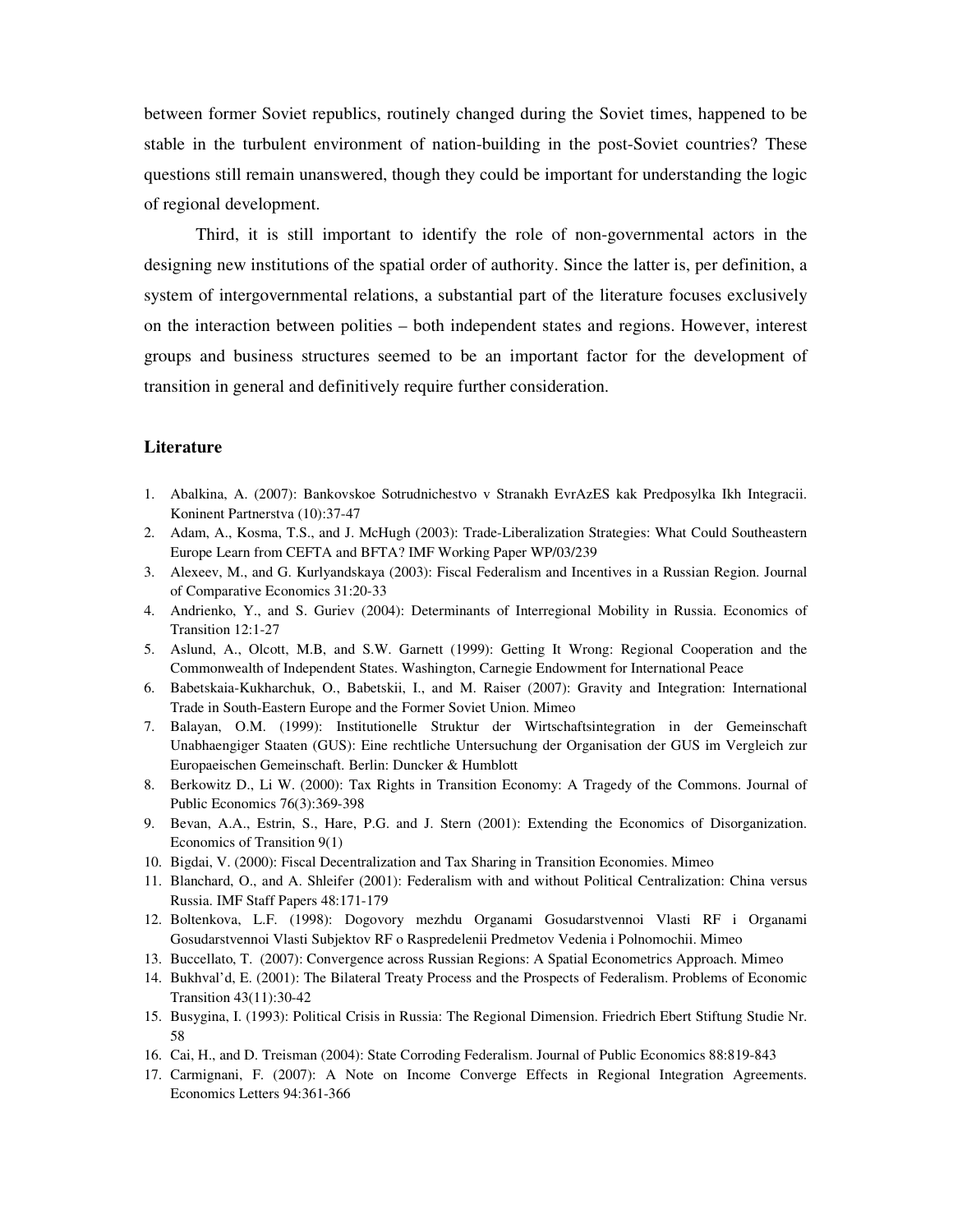- 18. Cashabak, D. (2005): Risk Strategies? Putin Federal Reforms and the Accommodation of Differences in Russia. Journal of Ethnopolitics and Minority Issues in Europe (3)
- 19. Chang, D. (2005): Federalism at Bay: Putin's Political Reforms and Federal-Regional Relations in Russia. Paper presented at SES-COE Seminar Russian Studies Dialogue: A Korea-Japan Perspective, May 16
- 20. Chebankova, E. (2005): The Limitations of Central Authority in the Regions and the Implications for the Evolution of Russia's Federal System. Europe-Asia Studies 57:933-949
- 21. Chebankova, E. (2006): The Unintended Consequences of Gubernatorial Appointments in Russia, 2005-06. Journal of Communist Studies and Transition Politics 22(4):457-484
- 22. Chebankova, E. (2007): Putin's Struggle for Federalism: Structures, Organizations, and the Commitment Problem. Europe-Asia Studies 59:279-302
- 23. Council of the Federation (2003): Analiticheskii Vestnik No. 36 (in Russian: The Analytical Herald)
- 24. Crane, K., Peterson, D.J., and O. Oliker, (2005): Russian Investments in the Commonwealth of Independent States. Eurasian Geography and Economics 46(6)
- 25. D'Anieri, P. (1997): International Cooperation Among Unequal Partners: The Emergence of Bilateralism in the Former Soviet Union. International Politics 34(4)
- 26. Dabla-Norris, E., Martinez-Vazquez, J., and J. Norregaard (2000): Making Decentralization Work: The Case of Russia, Ukraine, and Kazakhstan. ISP Working Paper No. 00-9
- 27. Damijan, J.P., and I. Masten (2002): Time Dependent Efficiency of Free Trade Agreements: The Case of Slovenia and the CEFTA Agreement. Economic and Social Review 33(1):147-160
- 28. Dangerfield, M. (2004): CEFTA: Between the CMEA and the European Union. European Integration, 26(3):309-338
- 29. Danilenko, G.M. (1999): The Economic Court of the Commonwealth of Independent States. International Law and Politics 31: 893-918
- 30. Darden, K. A. (2001): Economic Ideas and Institutional Choice among the Post-Soviet States. Mimeo
- 31. de Figueiredo, R.J.P., and B. R. Weingast (2002): Pathologies of Federalism, Russian Style: Political Institutions and Economic Transition. Mimeo
- 32. De Kort, J., and R. Dragneva (2006): Russia's Role in Fostering the CIS Trade Regime. Leiden University Department of Economics Research Memorandum No. 3
- 33. Desai, R. M., Freinkman, L., and I. Goldberg (2005): Fiscal Federalism in Rentier Regions: Evidence from Russia. Journal of Comparative Economics 33: 814-834
- 34. Djankov, S., and C. Freud (2002): Trade Flows in the Former Soviet Union. Journal of Comparative Economics 30(1)
- 35. Dobrynin, N.M. (2003): Budzhetnyi Federalism kak Osnova Novogo Gosudarstvennogo Ustroistva Rossii: Genesis, Evolucia, Neobhodimost' Peremen. Federalism (2)
- 36. Dombrovsky, V. (2003): Internal Exit in the Russian Federation. BICEPS Working Paper
- 37. Dowley, K.M. (1998): Striking the Federal Bargain in Russia: Comparative Regional Government Strategies. Communist and Post-Communist Studies 31:359-380
- 38. Drobyshevskyi, S.M., and D.I. Polevoi (2004): Problemy Sozdaniya Edinoi Valyutnoi Zony v Stranakh SNG. Moscow: IET
- 39. Drobyshevskyi, S.M., and D.I. Polevoi (2007): FInansovye Aspekty Valyutnoi Integracii na Territorii SNG. Moscow: IET
- 40. Dusseault, D., Hansen, M.E., and S. Mihailov (2005): The Significance of Economy in the Russian Bi-Lateral Treaty Process. Communist and Post-Communist Studies 38(1)
- 41. East-West Institute (2001): The Federal Budget and the Regions: Structure of Financial Flows, Moscow
- 42. Eckardt, S. (2002): Russia's Market Distorting Federalism: Decentralization, Governance and Economic Performance in Russia in the 1990s. Arbeitspapier des Osteuropa-Instituts der Freien Universität Berlin 42/2002
- 43. Elborg-Woytek, K. (2003): Of Openness and Distance: Trade Developments in the Commonwealth of Independent States, 1993-2002. IMF Working Paper WP/03/207
- 44. Enikopolov, R., Zhuravskaya, E., and S. Guriev (2002): Budzhetnyi Federalism v Rossii: Scenarii Razvitiia. Mimeo
- 45. Ericson, R.E. (2000): The Post-Soviet Russian Economic System: An Industrial Feudalism? BOFIT Online (8)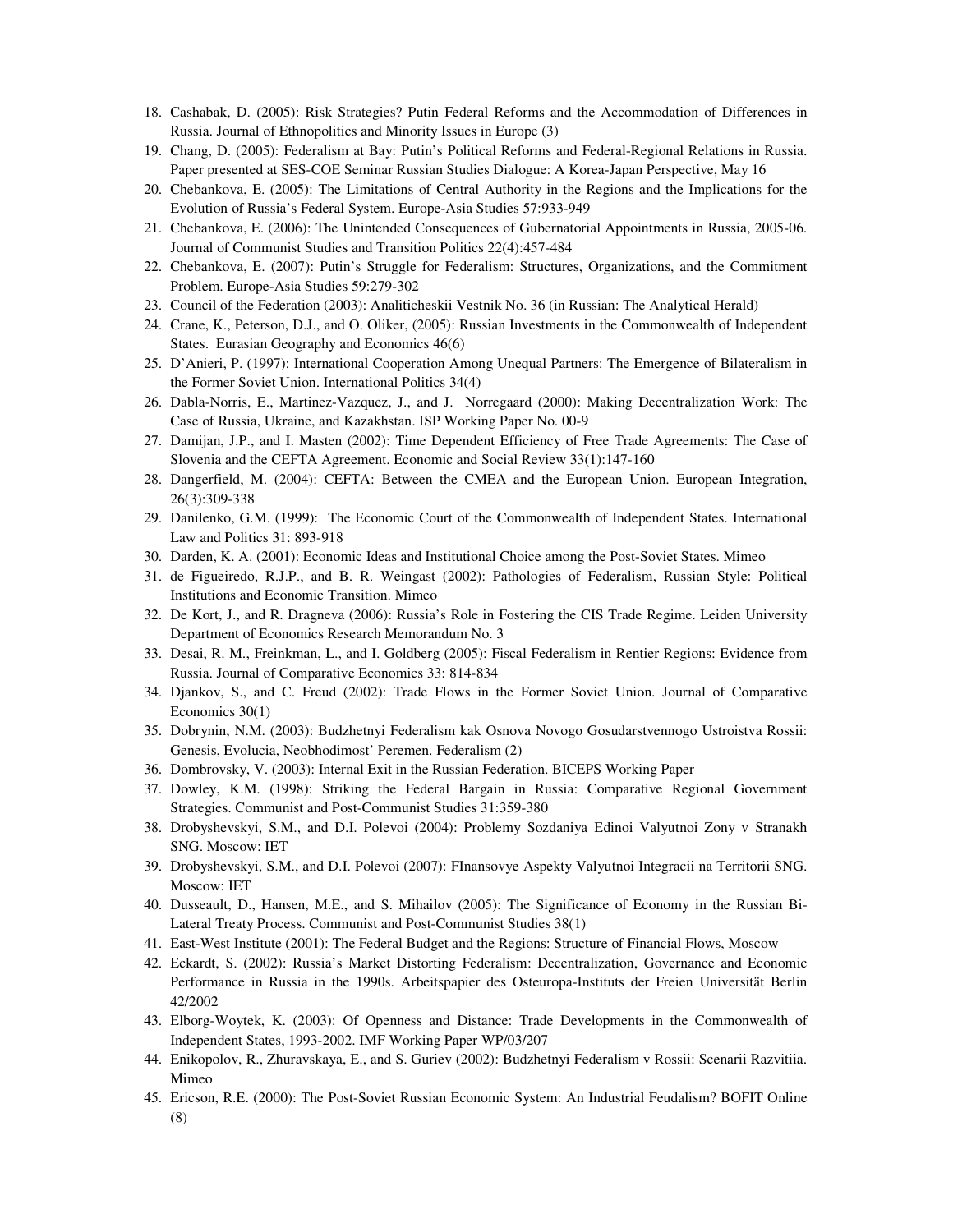- 46. Evers, H.D., and M. Kaiser (2000): Two Continents, One Area: Eurasia. Sociology of Development Research Center University of Bielefeld Working Paper No. 328
- 47. Evstgneeva, L., and R. Evstigneev (2004): Globalisaciya i Regionalizm: Uroki dlya Rossii. Obshestvennye Nauki i Sovremennost' (1):114-125
- 48. Evstigneev, V. (1997): Valyutno-finansovaya integratsiya v ES i SNG: Sravnitel'nyi semanticheskii analiz. Moscow: Nauka
- 49. Evstigneev, V. (1998): Torgovaya Integraciya v SNG kak Primer Ekonomicheskogo Psevdomorfizma. Novoe Pokolenie 2(3)
- 50. Evstigneeva, L., and R. Evstgineev (2003): Globalizaciya i Rossiiskie Regiony. Problamy Teorii i Praktiki Upravleniya (1):81-88
- 51. Evstigneeva, L., and R. Evstigneev (2003a): Subfederal Aspects of Globalization. Problems of Economic Transition 46(6):6-31
- 52. Fidrmuc, J., and J. Fidrmuc J. (2001): Disintegration and Trade. ZEI Working Paper, B24
- 53. Filippov, M., and O. Shvetsova (1999): Asymmetric Bilateral Bargaining in the New Russian Federation: A Path-Dependence Explanation. Communist and Post-Communist Studies 32:61-76
- 54. Filippov, M., Ordershook, P.C., and O. Shvetsova (2004): Designing Federalism: A Theory of Self-Sustainable Federal Institutions, Cambridge
- 55. Freinkman, L., and A. Plekhanov (2005): What Determines the Extent of Fiscal Decentralization? The Russian Paradox. World Bank Working Paper
- 56. Freinkman, L., and M. Haney (1997): What Affects the Propensity to Subsidize: Determinants of Budget Subsidies and Transfers Financed by the Russian Regional Government in 1992-1995. Mimeo
- 57. Freinkman, L., and P. Yossifov (1999): Decentralization in Regional Fiscal Systems in Russia: Trends and Links to Economic Performance. World Bank Policy Research Working Paper No. 2100
- 58. Freinkman, L., Polyakov, E., and C. Revenco (2004): Trade Performance and Regional Integration of the CIS Countries. World Bank Working Paper 38
- 59. Freinkman, L., Treisman, D., and S. Titov (1999): Subnational Budgeting in Russia: Preempting a Potential Crisis. World Bank Technical Paper No. 452
- 60. Fruchtman, Y. (ed., 2005): Regional'naya Elita v Sovremennoi Rossii. Moscow: Liberal'naya Missiya Foundation
- 61. Furman, D. (2004): Rossiya, SNG i ES. Mir peremen (3)
- 62. Gaddy, C., and B. Ickes (2002): Russia's Virtual Economy, Washington D.C.
- 63. Gel'man, V. (2006): Vozvrashenie Leviafana? (Politika Recentralizatsii v Sovremennoi Rossii). POLIS (2)
- 64. Gel'man, V., and E. Popova (2003): Regional'nye Politicheskie Elity i Strategii Regional'noi Identichnisti v Sovremennoi Rossii, in: Gel'man, V., and T. Hopf (eds.): Centr i Regional'nye Identichnosti v Rossii. St. Petersburg
- 65. Genkin, A. (2000): Denezhnye Surrogaty v Rossiiskoi Ekonomike. Moscow: Alpina
- 66. Gleason, G. (2001): Inter-State Cooperation in Central Asia: from the CIS to the Shanghai Forum. Europe-Asia Studies 53(7): 1077-1095
- 67. Gleason, G. (2003): The Reintegration in Eurasia: Functional Theory and Interstate Policy Coordination. Mimeo
- 68. Glushchenko, K. (2008): Modeli i Metody Issledovaniya Prostranstvennoi Integracii Rynkov Tovarov. Dr. Sc. Thesis, Institute of Economics and Organization of Industrial Production of the Russian Academy of Sciences Siberian Branch
- 69. Golovnin, M. (2007): Mnogostoronnee Finansovoe Vzaimodeistvie na Postsovetskom Prostranstve: Novaya Povestka Dnya Dlya Integracii. Problemy Teorii I Praktiki Upravleniya (4):15-24
- 70. Goode, J. P. (2007): The Puzzle of Putin's Gubernatorial Appointments. Europe-Asia Studies, 59(3):365- 399
- 71. Grinberg, R. (2004): Integration und Desintegration im postsowjetischen Raum, in Cassel, D. & Welfens, P.J.J. (eds.): Regionale Integration und Osterweiterung der Europäischen Union. Stuttgart, Lucius & Lucius
- 72. Gulde, A.-M., Jafarov, E., and V. Prokopenko (2004): A Common Currency for Belarus and Russia? IMF Working Paper WP/04/228
- 73. Guriev, S.M., Yakovlev, E., and E. Zhuravskaya (2007): Inter-Regional Trade and Lobbying. CEFIR Working Paper 100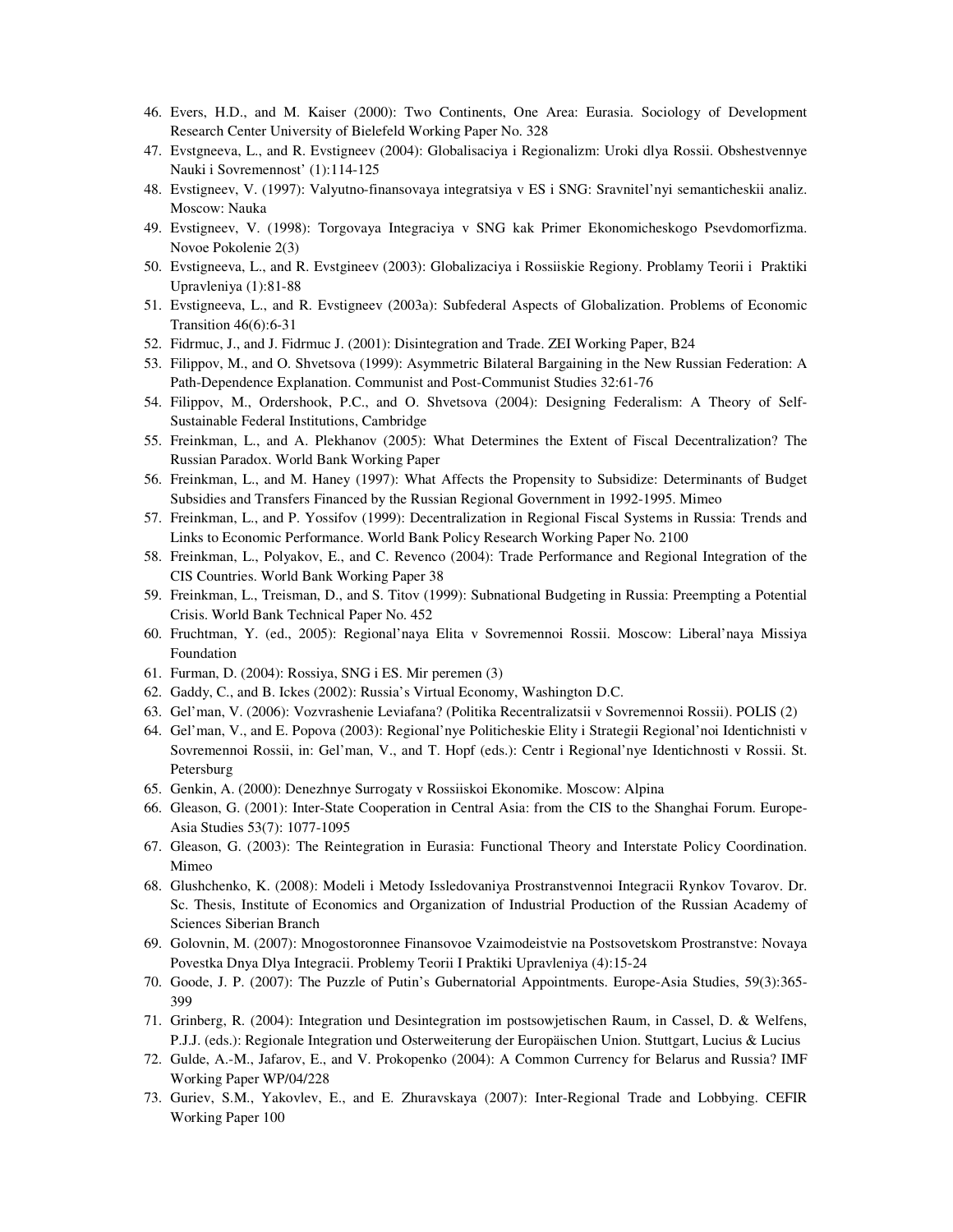- 74. Haaparanta, P., and T. Yuurikkala (2007): Bribes and Local Fiscal Autonomy in Russia. BOFIT Discussion Paper 12/2007
- 75. Heinemann-Grueder, A. (2002): Foederale Autonomie in Russland und in der GUS. Mimeo
- 76. Herrmann-Pillath, C.; Evstigneev, R.; Deriabina, M.; Nesterenko, A.; Hanson, P., and A. Maltsev (2000): Reformirovanie Federativnykh Otnoshenii v Rossii (Vsgliad s Positcii Konkurentnogo Federalisma. Voprosy Ekonomiki (10)
- 77. Ivakhnyuk, I. (2006): Migration in the CIS Region: Common Problems and Mutual Benefits. Mimeo
- 78. Ivanov, E. (2006): Lovushka dlia Partii Vlasti. Expert (5)
- 79. Jackson, N. (2003): Russian Foreign Policy and the CIS: Theories, Debates and Actions. London and New York, Routledge
- 80. Jarocinska, E. (2004): Determinants of Intergovernmental Transfers in Russia: Political Factors versus Objective Criteria. Mimeo
- 81. Juurikkala, T., and O. Lazareva (2006): Lobbying at the Local Level: Social Assets in Russian Firms. BOFIT Discussion Paper 1/2006
- 82. Kadochnikov, P., Sinel'nikov-Murylev, S., and I. Trunin (2002): Sistema Federal'noi Finansovoi Pomoshi Sub'ektam RF i Fiskal'noe Povedenie Regional'nykh Vlastei v 1994-2000 Godakh. Voprosy Ekonomiki (8):31-50
- 83. Kadochnikov, P., Sinel'nikov-Murylev, S., Trunin, I., and S. Chetverikov (2003): Pereraspredelenie Regional'nykh Dohodov v Ramkakh Sistemy Mezhbyudzhetnykh Otnosheniy v Rossii. Vorposy Ekonomiki (3):77-93
- 84. Kazantsev, A.A. (2005): Central'naya Asiya: Institucional'naya Struktura Mezhdunarodnykh Vzaimodeistviy v Stanovyashemsya Regione. POLIS (2)
- 85. Kazin, F. (2002): Problemy integratsii v rossiisko-ukrainskikh i rossiisko-belorusskikh otnosheniyakh v 1994-1997 godakh, unpublished Cand.Sc. thesis, St. Petersburg State University
- 86. Kessing, S.G., Konrad, K.A., and C. Kotsogiannis (2007): Fiscal Decentralization: Vertical, Horizontal, and FDI. Economic Policy. January 2007: 5-70
- 87. Kessing, S.G., Konrad, K.A., and C. Kotsogiannis (2008): Federalism, Weak Institutions, and the Competition for Foreign Direct Investments. Forthcoming in International Tax and Public Finance
- 88. Kheifets, B., and A. Libman (2008): Korporativnaya Integraciya: Alternativa dlya Postsovetskogo Prostranstva. Moscow: LKI
- 89. Kirdina, S. (1999): Napravleniya Modernizatsii Budzhetnogo Federalizma v Reformiruemoi Politicheskoi Sisteme Rossii. Federalism (4):67-78
- 90. Klepach, A., Vardevanyan, G., Osipova, O., Petronevich, M., and G. Shagalov (2004): Makroekonomicheskie Posledstviya Valyutnogo Soyuza Belorussii i Rossii. EkoVest 4(2): 259-296
- 91. Kolomak, E.A. (2005): Regional Protection in Russia: Positive Analysis. EERC Working Paper No. 04/11
- 92. Kolomak, E.A. (2007): Sub-Federal Tax Exemptions in Russia: Less Taxes, More Investment? EERC Working Paper No. 2K/07E
- 93. Kolomak, E.A. (2008): Neodnorodnost' Razvitiya Regionov Rossii: Dinamika i Mezhregional'nye Effekty. Mimeo
- 94. Konitzer, A., and S.K. Wegren (2006): Federalism and Political Recentralization in the Russian Federation: Unified Russia as the Party of Power. Publius: The Journal of Federalism. 36(4): 503-522
- 95. Kordonskiy, S. (2000): Rynki Vlasti: Administrativnye Rynki SSSR i Rossii. Moscow: OGI
- 96. Kosikova, L.S. (2007): Itogi 15-Letnego Razvitiya Gosudarstv SNG i Ikh Vzaimnogo Sotrudnichesta. Kontinent Partnerstva (5): 36-48
- 97. Kurnyshov, V.V. (1998): Analis Normativno-Pravovoi Basy Snizhenia Ekonomicheskoi, Social'noi i Pravovoi Asimmetrii v Rasvitii Regionov Rossiiskoi Federacii. Mimeo
- 98. Kusznir, Y. (2004): Russische "Oligarchen": eine neue Basis in den Regionen? Russland-Analysen, Nr. 41
- 99. Kusznir, Y., and S. Mitrokhin (2001): Formirovanie i Razvitie Budzhetnogo Federalisma v Rossiiskoi Federacii. Arbeitspapier Forschungsstelle Osteuropa, Universität Bremen, Nr. 32
- 100.Kuznetsov, A.V. (2007): Internacionalizatsiya Rossiiskoi Ekonomiki: Investicionnyi Aspekt. Moscow: KomKniga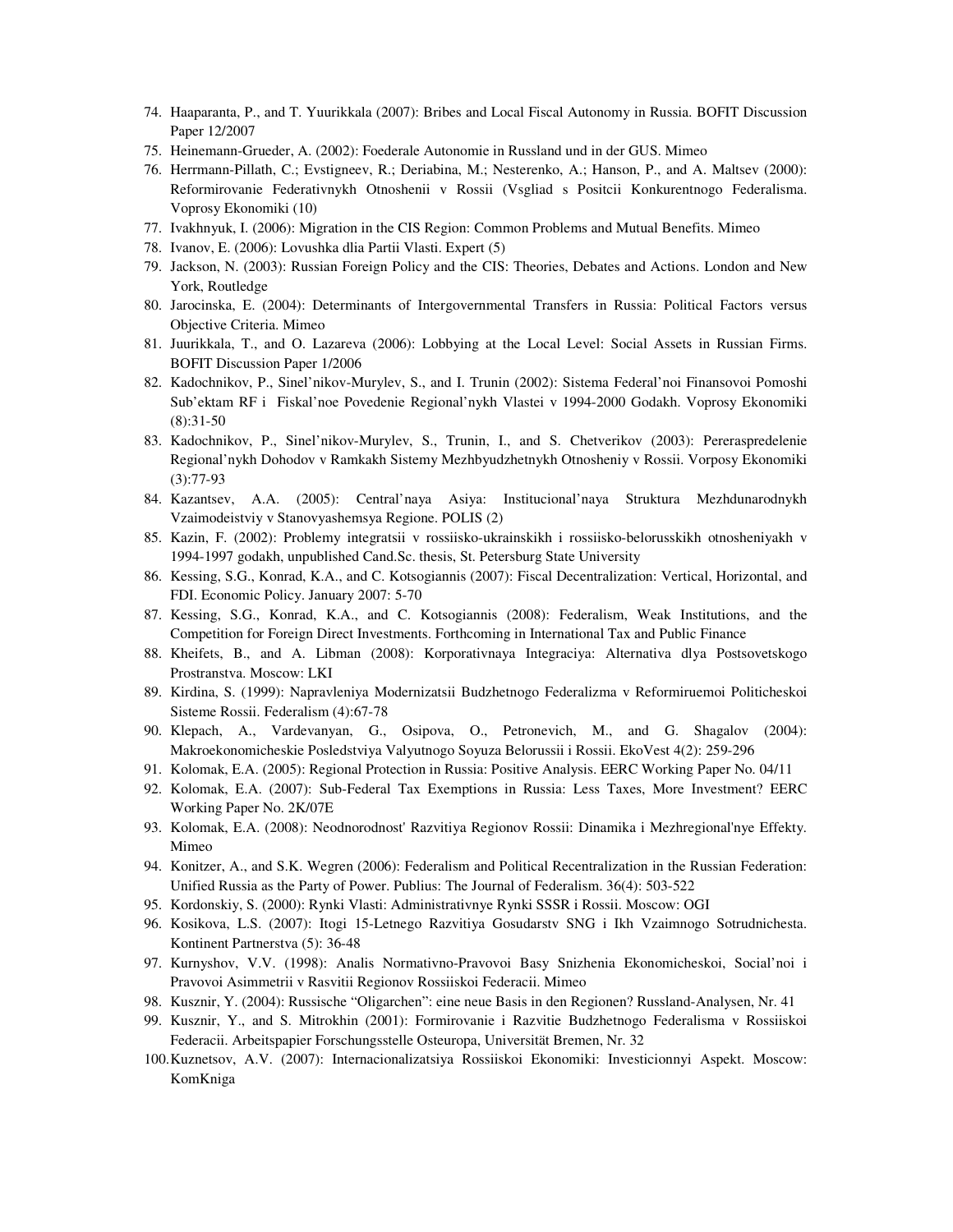- 101.Lapina, N. (2000): Modeli Vzaimodeistvia Biznesa i Vlasti v Rossiiskikh Regionakh i Tipy Predprinimatel'skogo Delovogo Povedenia, in: Rossiiskoe Predprinimatel'stvo: Strategia, Vlast', Menedzment
- 102.Lapina, N. (2004): Biznes i Vlast' v Rossiiskikh Regionakh: Novye Parametry Vzaimodeisvia. Rossiia i Sovremennyi Mir (4)
- 103.Latawski, P.C. (2001): The Limits of Diversity in the Post-Soviet Space: CIS and GUUAM. Conflict Studies Research Centre Working Paper
- 104.Lavrov, A. (2004, ed.): Evroaziatskoe Byudzhetnoe Prostranstvo: Vyzovy Integracii. Moscow: URSS
- 105.Lavrov, A. (2005): Budzhetnaia Reforma v Rossii: Ot Upravlenia Zatratami k Upravleniu Resultatami. Moscow
- 106.Lavrovskiy, B. and E. Shiltsin (2007): K Vorposu o Deistvitel'noi Konfiguracii Ekonomicheskogo Prostranstva v Rossii. In: Klimanov, V.V. (ed.): Tipologiya Sub'ektov Rossiiskoi Federacii s Tochki Zreniya Regional'nogo Razvitiya. Moscow: IROF
- 107.Lavrovskiy, B.L., and A.V. Novikov (2002): Regional'noe Vyravnivanie i Mezhbyudzhetnye Otnosheniya: Uroki 1990kh. Ekonomicheskiy Zhurnal VShE (1):28-44
- 108.Leksin, V., and A. Shvetsov (2001): Stereotypes and Realities of Russian Fiscal Federalism. Problems of Economic Transition 43(11):56-75
- 109.Leschenko, N., and M. Troschke (2006): Fiscal Decentralization in Centralized States: The Case of Central Asia. Osteuropa-Institut Munich Working Paper No. 261
- 110.Libman, A. (2004): Nalogovaia Konkurencia: Teoria i Vozmozhnosti dlia Rossii, in: Goncharenko, L. (Ed.). Teoreticheskie i Prakticheskie Voprosy Sovremennogo Nalogooblozhenia. Moscow: Finance Academy under the Government of the Russian Federation
- 111.Libman, A. (2006): The Role of Economic Integration and Disintegration in the Post-Soviet Space: A Quantitative Analysis. Studies on Russian Economic Development, 17(5):498-507
- 112.Libman, A. (2006a): Ustoichivost' Mezhdunarodnykh Soiuzov v Retrospektive SNG. Mezhdunarodnye Processy 3(3)
- 113.Libman, A. (2007): Regionalism and Regionalization in the Post-Soviet Space: Current Status and Implications for Institutional Development. Europe-Asia Studies 59(3): 401-430
- 114.Libman, A. (2007a): Big Business and Quality of Institutions in the Post-Soviet Space: Spatial Aspects. Discourses on Social Market Economy, No. 7
- 115.Libman, A. (2007b): Institutional Competition and Post-Soviet Transformation (The Influence of Informal Institutions). Social Sciences, 2007, 38(3):19-31
- 116.Libman, A. (2008): Endogennaya (De)Centralisatsiya i Rossiiskii Federalism. Prikladnaya Ekonometrika, (1) (forthcoming)
- 117.Libman, A. (2008a): Ustoichivyi Razmer Regional'nykh Integracionnykh Proiektov i Postsovetskoe Prostranstvo. Forthcoming in Evrasiyskaya Intergaciya (1)
- 118.Libman, A., and B. Kheifets (2006): Ekspansiya Rossiiskogo Kapitala v Strany SNG. Moscow: Ekonomika
- 119.Libman, A., and B. Kheifets (2007): Subregional'nye Aspekty Korporativnoi Integracii na Postsovetskom Prostranstve. Obshestvo i Ekonomika (8):137-150
- 120.Libman, A., and L.P. Feld (2007): Strategic Tax Collection and Fiscal Decentralization: The Case of Russia.
- 121.Linn, J.F. (2003): Economic (Dis)Integration Matters: The Soviet Collapse Revised. Paper presented at conference on "Transition in the CIS: Achievements and Challenges" at the Academy for National Economy, Moscow, 13-14 September.
- 122.Linn, J.F., and D. Tiomkin (2006): The New Impetus Towards Economic Integration between Europe and Asia. Asia Europe Journal 4(1)
- 123.Lugovoi, O., Dashkeyev, V., Fomchenko, D., Mazayev, I., Polyakov, E., and A. Hecht (2007): Analysis of Economic Growth in Russian Regions: Geographical and Institutional Aspect. Moscow: IET
- 124.Lysenko, V. (2003): Vzaimodeistvie Vlasti i Biznesa v Regionakh: Rossiiskaya Versiya. Federalism (4)
- 125.Magomedov, A. (2000): Misteria Regionalisma: Regional'nye Praviashie Elity i Regional'nye Ideologii v Sovremennoi Rossii. Moscow: MPSF
- 126.Martinez-Vazquez, J. (2002): Asymmetric Federalism in Russia: Cure or Poison? ISP Working Paper No. 03-04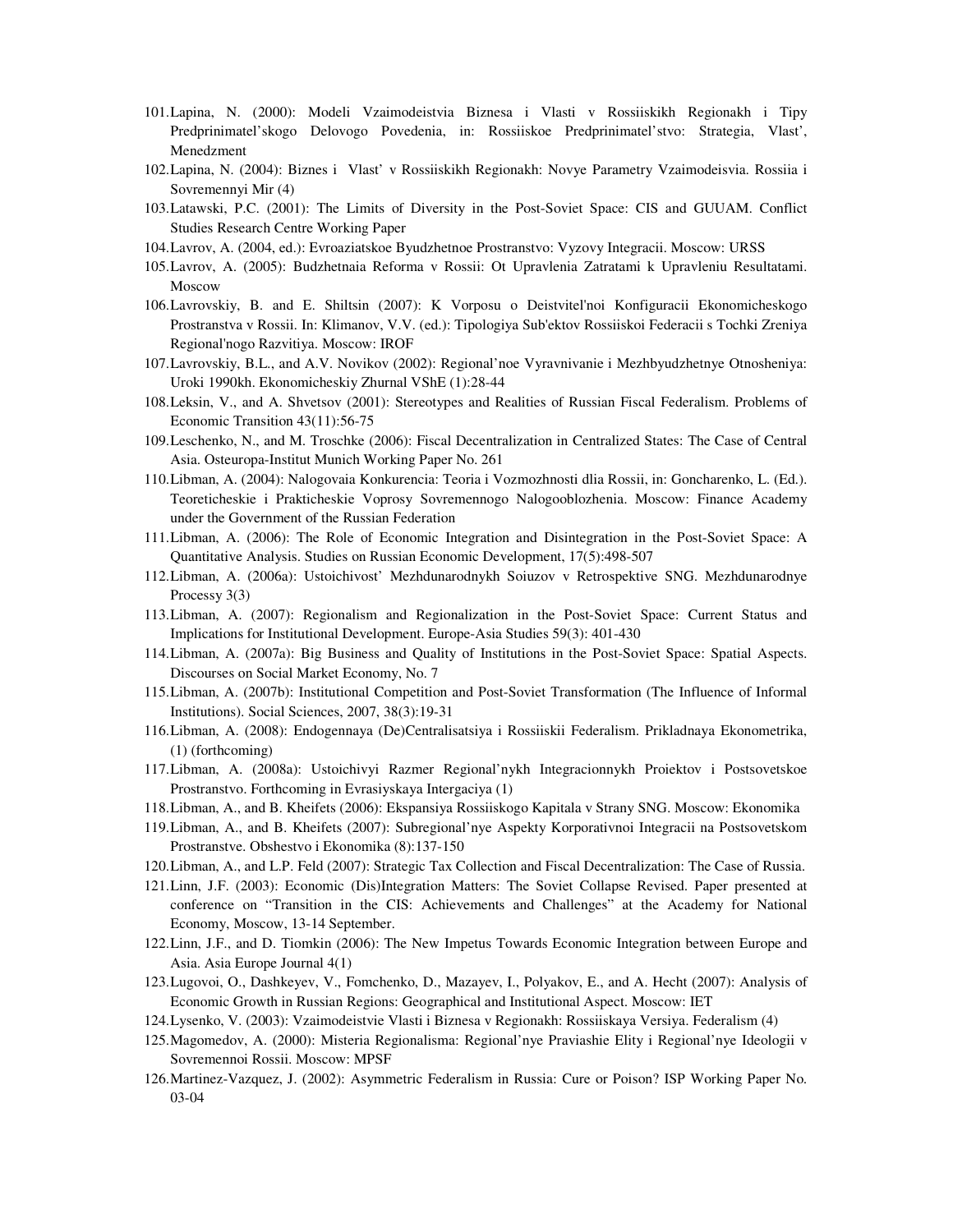- 127.Martinez-Vazquez, J. (2002): Asymmetric Federalism in Russia: Cure or Poison? Andrew Young School of Policy Studies ISP Working Paper 03-04
- 128.Martinez-Vazquez, J., and L.F.J. Boex (1999): Fiscal Decentralization in the Russian Federation during the Transition. ISP Working Paper No. 3
- 129.Martinez-Vazquez, J., and L.F.J. Boex (2001): Russia's Transition to a New Federalism. Washington: WBI
- 130.Martinez-Vazquez, J., McLure, C. E., and S. Wallace (1995): Subnational Fiscal Decentralization in Ukraine. In: Bird, Richard M., Ebel, Robert D., and Christine I. Wallich (eds.): Decentralization of the Soviet States: Intergovernmental Finance in Transition Economies. Wash.: The World Bank
- 131.Mau, V., and K. Yanovsky (2002): Political and Legal Factors of Economic Growth in Russian Regions. Post-Communist Economies 14:321-339
- 132.Mayes, D.G., and V. Korhonen (2007): The CIS Does the Regional Hegemon Facilitate Monetary Integration? BOFIT Discussion Paper No. 16
- 133.McAuley, A. (1997): The determinants of Russian Federal-Regional Fiscal Relations: Equity or Political Influence? Europe-Asia Studies 49:431-444
- 134.Melamed, I.I. (2005): Sovershenstvovanie Ispol'sovania Programno-Celevogo Metoda dlia Reshenia Problem Rasvitia Regionov, in: Granberg, A.G., and V.N. Rasbegin (eds.), Federal'nye Celevye Programmy Regional'nogo Rasvitia kak Instrument Gosudarstvennoi Politiki v Sovremennykh Usloviakh. Moscow
- 135.Michalopoulos, C., and D. Tarr (1997): The Economics of Customs Unions in the Commonwealth of Independent States. World Bank Policy Research Working Paper No. 1786
- 136.Mikhailova, T. (2004): Essays on Russian Economic Geography: Measuring Spartial Inefficiency. Pensilvania State University, PhD thesis
- 137.Obydenkova, A. (2004): The Paradox of Democratisation and Federalisation in the Russian Regions. EUI Working Paper SPS No. 2004/20
- 138.Obydenkova, A. (2004a): The Role of Asymmetrical Federalism in Ethnic-Territorial Conflicts in the Era of Democratization: the RF as a Case Study. EUI Working Paper SPS No. 2004/16
- 139.Orttung, R.W. (2004): Business and Politics in the Russian Regions. Problems of Post-Communism 51:48- 60
- 140.Pachina, T., and G. Pochivalova (2005): The Extraterritoriality of the Capital of Raw-Material Corporations: The Regional Aspect. Studies on Russian Economic Development 17:487-494
- 141.Peregudov, S., Lapina, N., and I. Semenenko. Gruppy Interesov i Rossiiskoe Gosudarstvo. Moscow
- 142.Petkov, R.K., and N.M. Shklyar (1999): Russian Regions after the Crisis: Coping with Economic Troubles Governors Reap Political Revards. Demokratizatsiya 7:527-543
- 143.Petrov, N. (2006): Naznacheniya Gubernatorov: Itogi Pervogo Goda. Brifing Moskovskogo Centra Karnegi, April
- 144.Petrov, N. (2007): Korporativizm vs. Regionalizm. Pro et contra 11(4-5):75-89
- 145.Plekhanov, A. (2006): Can Federalism Be Both State Corroding and Market Preserving? Empirical Evidence from Russia. Mimeo
- 146.Plekhanov, A. (2007): Are Subnational Government Budget Constraints Soft? Evidence from Russia. Mimeo
- 147.Plekhanov, D. (2005): Perspektivy Razvitiya Vzaimnoi Torgovli v Ramkakh EEP. Ekonomicheskoe Obozrenie EEP (2)
- 148.Polishchuk, L. (1998): Rossiiskaia Model' Peregovornogo Federalisma (Politiko-Ekonomicheskii Aspekt), Voprosy Ekonomiki (3)
- 149.Ponomareva, M., and E. Zhuravskaya (2004): Federal Tax Arrears in Russia: Liquidity Problems, Federal Redistribution or Regional Resistance. Economics of Transition 12:373-398
- 150.Popov, V. (2004): Fiscal Federalism in Russia: Rules versus Electoral Politics. Comparative Economic Studies 46:515-541
- 151.Pyle, W. (2007): Organized Business, Political Regimes and Property Rights across the Russian Federation. Mimeo
- 152.Revenko, S.S. (2001): Konkurenten li Rossiiskii Federalism? NES Working Paper #BSP/01/053ER (in Russian: Russian Federalism: Competitive or Not?)
- 153.Richter, S. (1998): The CEFTA and the Europe Agreement. MOST: Economic Policy in Transition Economies, 8(2):91-119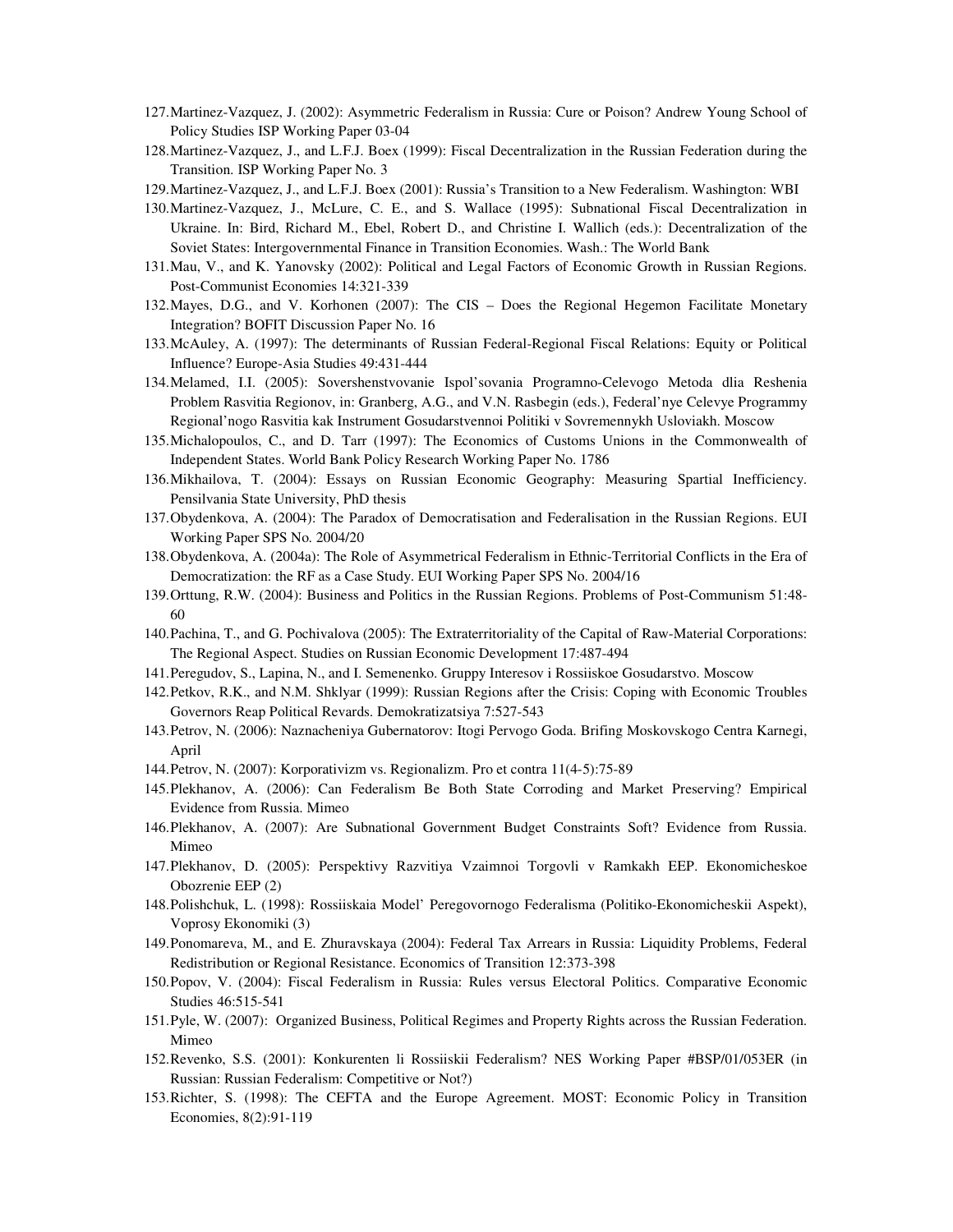- 154.Roseth, T. (2001): Regionalization: Disadvantages for the Development of Sub-National Democracy. Mimeo
- 155.Ross, C. (2003): Putin's Federal Regorms and the Consolidation of Federalism in Russia: One Step forward, two Steps Back! Communist and Post/Communist Studies 36(1):29-47
- 156.Ross, C. (2000): Federalism and Democratisation in Russia. Communist and Post-Communist Studies 33:403-420
- 157.Savin, V.A. (1999): Eksportno-Importnye Ceny v Torgovle Rossii s Razlichnymi Gruppami Stran (SNG i Dal'nee Zarubezhie). Marketing v Rossii i za Rubezhom (4)
- 158.Savvin, A.M. (2005): Administrativno-Terriotiral'naya Reforma v Rossii i Politicheskaya Teorema Kousa. Ekonomicheskiy Vestnik RGU 3(4)
- 159.Sharafutdinova G. Paradiplomacy in the Russian Regions: Tatarstan's Search for Statehood. Europe-Asia Studies, 2003, Vol. 55, N 4
- 160.Sheinis, V. (2005): Vzlet i Padenie Parlamenta. Moscow: Carnegie Center (two volumes)
- 161.Shishkov, Yu. (1994): Ekonomicheskiy Soyuz Stran SNG: Manilovshina ili Real'nost'? Obshchestvennye Nauki i Sovremennost' (2):15-24
- 162.Shishkov, Yu. (2007): Kooperirovanie v Mashinostroenii Stran SNG: Sostoyanie i Posledstviya. Kontinent Partnerstva (9):34-41
- 163.Shurubovich, A.V. (2000): Nekotorye Teoreticheskie Aspekty Ekonomicheskogo Vzaimodeistviya Stran SNG. Moscow: Epikon
- 164.Sinel'nikov, S., Kadochnikov, P., Trunin, I., and E. Shkrebela (2001): Vliyanie Mezhbyudzhetnykh Transfertov na Fiskal'noe Povedenie Regional'nykh Vlastei v Rossiiskoi Federacii. Moscow: IET
- 165.Sinel'nikov-Murylev, S., Kadochnikov, P., Trunin, I., Chetverikov, S., and M. Vigneault (2006). Problema Miagkhikh Budzetnykh Ogranichenii Rossiiskikh Regional'nykh Vlastei. Moscow: IET
- 166.Slinko, I., Yakovlev, E., and E. Zhuravskaya (2005): Laws for Sale: Evidence from Russia. American Law and Economics Review 7:284-318
- 167.Slocum, J.W. (1999): The Evolution of Russian Federalism and Its Current Fiscal Dilemmas: An Institutional Account. International Journal of Public Administration 22(9-10):1315-1344
- 168.Slukhai, S. (2007): Decentralization and Local Fiscal Autonomy in Ukraine: What's on the Agenda? Mimeo
- 169.Söderlund, P. (2003): The Significance of Structural Power Resources in the Russian Bilateral Treaty Process 1994-1998. Communist and Post-Communist Studies 36:311-324
- 170.Söderlund, P. (2006): The Dynamics of Federalism in Russia: A Study of Formal and Informal Power Resources of the Regional Chief Executives in Russian Centre-Region Relations. Abo
- 171.Solanko, L. (1999): Regional Budgets and Intergovernmental Transfers in Russian North and Northwest Regions. BOFIT Online (6)
- 172.Solanko, L. (2001): An Empirical Note on Growth and Convergence across Russian Regions. BOFIT Discussion Paper No. 9
- 173.Solanko, L. (2001): Fiscal Competition in a Transition Economy. BOFIT Discussion Paper No. 4
- 174.Solanko, L., and M. Tekoniemi (2005): To Recentralize or Decentralize: Some Recent Trends in Russian Fiscal Federalism. BOFIT Online (5)
- 175.Solnick, S.L. (2002): Federalism and State-Building: Post-Communist and Post-Colonial Perspectives. In: Reynolds, A. (ed.): The Architecture of Democracy. Oxford University Press
- 176.Sonin, K. (2005): Provincial Protectionism. Mimeo
- 177.Speckhard, C.T. (2004): The Ties that Bind: Big Business and Center-Periphery Relations in the Russian Federation. PhD Thesis at University Texas at Austin
- 178.Sterzhneva, M. (1999) Evropeiskii soyuz i SNG: Sravnitel'nyi analiz institutov (Moscow: MONF).
- 179.Stoner-Weiss, K. (1998): Russian Federalism and Regionalism. Mimeo
- 180.Sulamaa, P., and M. Widgren (2003): EU Enlargement and Beyond: A Simulation Study on EU and CIS Integration. CEPR Discussion Paper, February
- 181.Sushko, O. (2004): The Dark Side of Integration: Ambitions of Domination in Russia's Backyard. Washington Quarterly, Spring
- 182.Thornton, J., and K. Nagy (2006): The Response of Federal Transfers to the Measures of 'Social Need' in Russia's Regions. Mimeo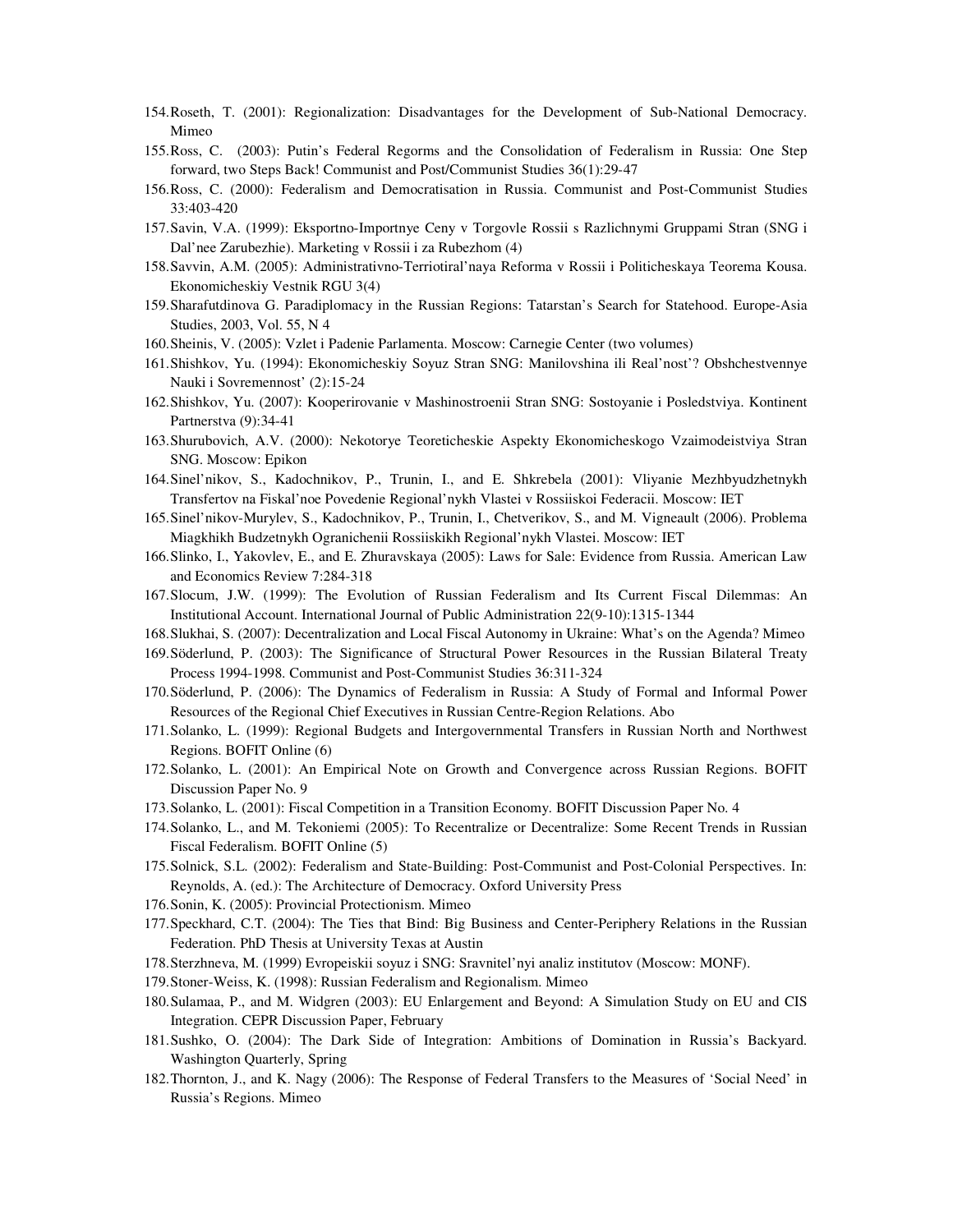- 183.Tiessen, U. (2005): Fiscal Federalism: Normative Criteria for Evaluation, Developments in Selected OECD Countries, and Empirical Evidence for Russia. DIW Discussion Paper No. 518
- 184.Timofeev, A. (2001): Fiscal Decentralization and Soft Budget Constraints. EERC Working Paper No. 01/02
- 185.Tolz, V., and I. Busygina (1997): Regional Governors and the Kremlin: The Ongoing Battle for Power. Communist and Post-Communist Studies 30:401-426
- 186.Treisman, D.S. (1996): The Politics of Intergovernmental Transfers in Post-Soviet Russia. British Journal of Political Science 26:299-335
- 187. Treisman, D.S. (1997): Russia's "Ethnic Revival": The Separatist Activism of Regional Leaders in a Post-Communist Order. World Politics 49:212-249
- 188.Treisman, D.S. (1998): Fiscal Redistribution in a Fragile Federation: Moscow and the Regions in 1994. British Journal of Political Science 28: 185-222
- 189.Treisman, D.S. (1999): After the Deluge: Regional Crises and Political Consolidation in Russia. Ann Arbour: University of Michigan Press
- 190.Treisman, D.S. (2003): Fiscal Pathologies and Federal Politics: Understanding Tax Arrears in Russia's Regions, in: McLaren, J. (ed.), Institutional Elements of Tax Design and Reform, Washington D.C.
- 191.Treisman, D.S. (2006): Explaining Fiscal Decentralization: Geography, Colonial History, Economic Development, and Political Institutions. Journal of Commonwealth and Comparative Politics 44(3)
- 192.Treivish, A.I. (1998): Novye Tendencii v Razvitii Regionov i Ikh Asimmetriia. Mimeo
- 193.Trunin, I. (2002): Fiskalnyi Federalism: Problemy Vybora Nalogovoi i Budzhetnoi Politiki Rossiiskimi Regionami. Moscow: IET
- 194.Trunin, I., Zolotareva, A,, Sinel'nikov, S., Dneprovskaya, S., Chetverikov, S., Watts, Ronald L., Hobson, Paul, Vigneault, Marianne, Boadway, Robin (2001): Budzhetnyi Federalism v Rossii: Problemy, Teoriia, Opyt. Moscow: IET
- 195.Tsygankov, A. P. (2003): Mastering Space in Eurasia: Russia's Geopolicial Thinking after the Soviet Break-Up. Communist and Post-Communist Studies 36: 101-127
- 196.Turovskii, R. (1999): Sravnitel'nyi Analiz Tendencii Regional'nogo Razvitiia Rossii i Ukrainy. POLIS (6):49-61
- 197.Tyuryukanova, E. (2005): Denezhnye perevody migrantov v rossiiskom kontekste. Pro et Contra, 9(1)
- 198.Ufer, H., and M. Troschke (2006): Fiskalische Dezentralisierung und regionale Disparitaeten in Kazachstan. Osteuropa-Institut Munich Working Paper No. 262
- 199.Vahtra, P. (2005), 'Russian Investments in the CIS Scope, Motivation and Leverage', Manuscript of the Pan-European Institute, Turku School of Economics, no. 9.
- 200.Valitova, L. (2004): The Effects of Federal Supporting Grants on the Incentives of Regional Authorities. RECEP Report No. 2
- 201.Vinokurov, E. (2007): Sotrudnichestvo Atomno-Energeticheskikh Kompleksov Kazakhstana i Rossii: Est' li Potencial Integracii? Mimeo
- 202.Vinokurov, E. (2007a): Investicii v Sotrudnichestvo v Gidroenergetike v Central'noi Azii. Kontinent Partnerstva (9):42-54
- 203.Voitovich, S.A. (1993): The Commonwealth of Independent States: An Emerging Institutional Model. European Journal of International Law 4:403-417
- 204.Weingast, B. (1995): The Economic Role of Political Institutions: Market Preserving Federalism and Economic Growth. Journal of Law, Economics and Organization, 11(1)
- 205.Yakovlev, A. (2001): Informal Tax Competition at Regional Level: Case of Russia. Mimeo
- 206.Yankovskii, K. (ed.) (2001): Politiko-Ekonomicheskie Problemy Rossiiskikh Regionov. Moscow: IET
- 207.Yudanov, A. (2000): Economic Change and the National Question in Twentieth-Century USSR/Russia: The Enterprise Level. In: Economic Change and the National Question in Twentieth-Century Europe, Edited by A. Teichova, H. Matis, J. Patek. Cambridge
- 208.Zhuravskaya, E. (2000): Incentives to Provide Local Public Goods: Fiscal Federalism, Russian Style. Journal of Public Economics 76:337-368
- 209.Zubarevich, N. (2002): Prishel, Uvidel, Pobedil (Krupnyi Biznes i Regional'naia Vlast'). Pro et Contra 7(1)
- 210.Zubarevich, N. (2003): Izmenenie Roli i Strategii Krupnogo Biznesa v Regionakh Rossii, in: Regional'nye Processy v Sovremennoi Rossii. Moscow